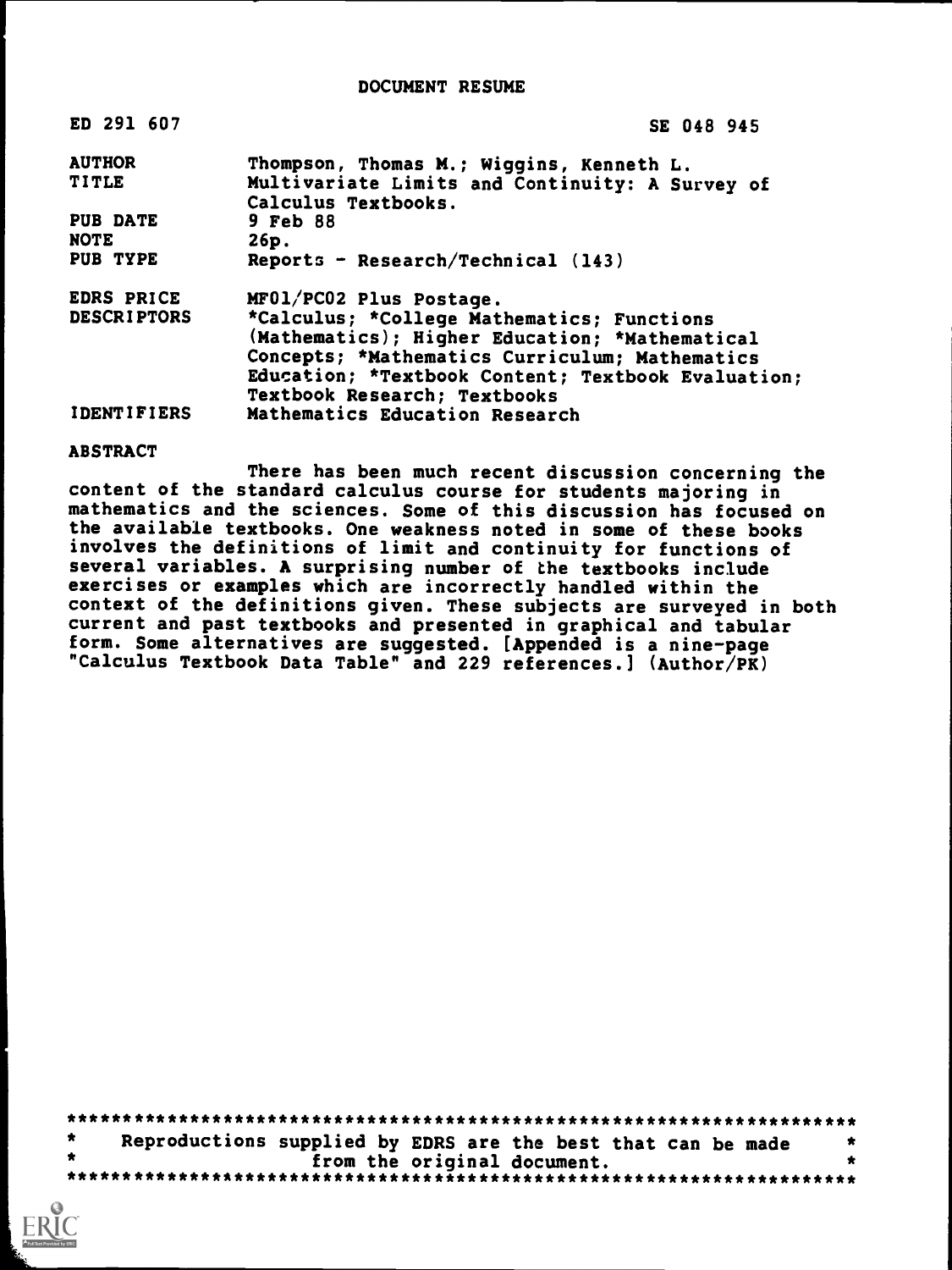<sup>U</sup> DEPARTMENT OF EDUCATION Office of Educational Research and Improven EDUCATIONAL RESOURCES INFORMATION 2

Ihis document has been reproduced received from the person or organization

originating is<br>Minur changes have been made to improve<br>reproduction quality

Points of view or opinions stated in this docu TO<br>ment ido not inecessarily represent official importance<br>OERI position or policy

"PERMISSION TO REPRODUCE THIS MATERIAL HAS BEEN GRANTED BY

TO THE EDUCATIONAL RESOURCES INFORMATION CENTER (ERIC)

# Multivariate Limits and Continuity: A Survey of Calculus Textbooks

THOMAS M. THOMPSON AND KENNETH L. WIGGINS

Walla Walla College

9 February 1988

Abstract. There has been much recent discussion concerning the content of the standard calculus course for students majoring in mathematics and the sciences. Some of this discussion has focused on the available textbooks. One weakness in some of these books involves the definitions of hmit and continuity for functions of several variables. A surprising number of the textbooks include exercises or examples which are incorrectly handled within the context of the definitions given. These subjects will be surveyed in both current and past textbooks and presented in graphical and tabular form. Some alternatives will be suggested.

# INTRODUCTION

A number of authors have recently considered the content of the standard calculus course for science majors [8] [19] [140] [159] [167] [187] [225]. For a thought-provoking general discussion of calculus textbooks, see Ungar's review [225].

An interesting oversight that exists in many calculus textbooks was recently brought to our attention when a student asked a question in class. His question cone -rned an assigned homework exercise involving limits of functions of several variables. The exercise was to evaluate

$$
\lim_{(x,y)\to(0,0)}\frac{e^y\sin x}{x}.
$$

The student wondered how to arrive at 1, the answer given in the back of the textbook [215]. The definition of *limit* as stated in that textboo' is given belcw:

The limit of f as p approaches  $p_0$  is L if for each  $\epsilon > 0$  there exists  $\delta > 0$  such that  $|f(p) - f(p_0)| < \epsilon$  whenever  $0 < |p - p_0| < \delta$ .

Notice that this definition requires that  $f$  be defined on a deleted neighborhood (open) of the point  $p_0$ .

In this particular textbook, nea- 'y half of the homework exercises illustrating limits involve functions which fail to exist throughout a deleted neighborhood of  $p_0$  even though, according to the definition, these functions must be defined on just such a neighborhood. In the homework

SE 048 943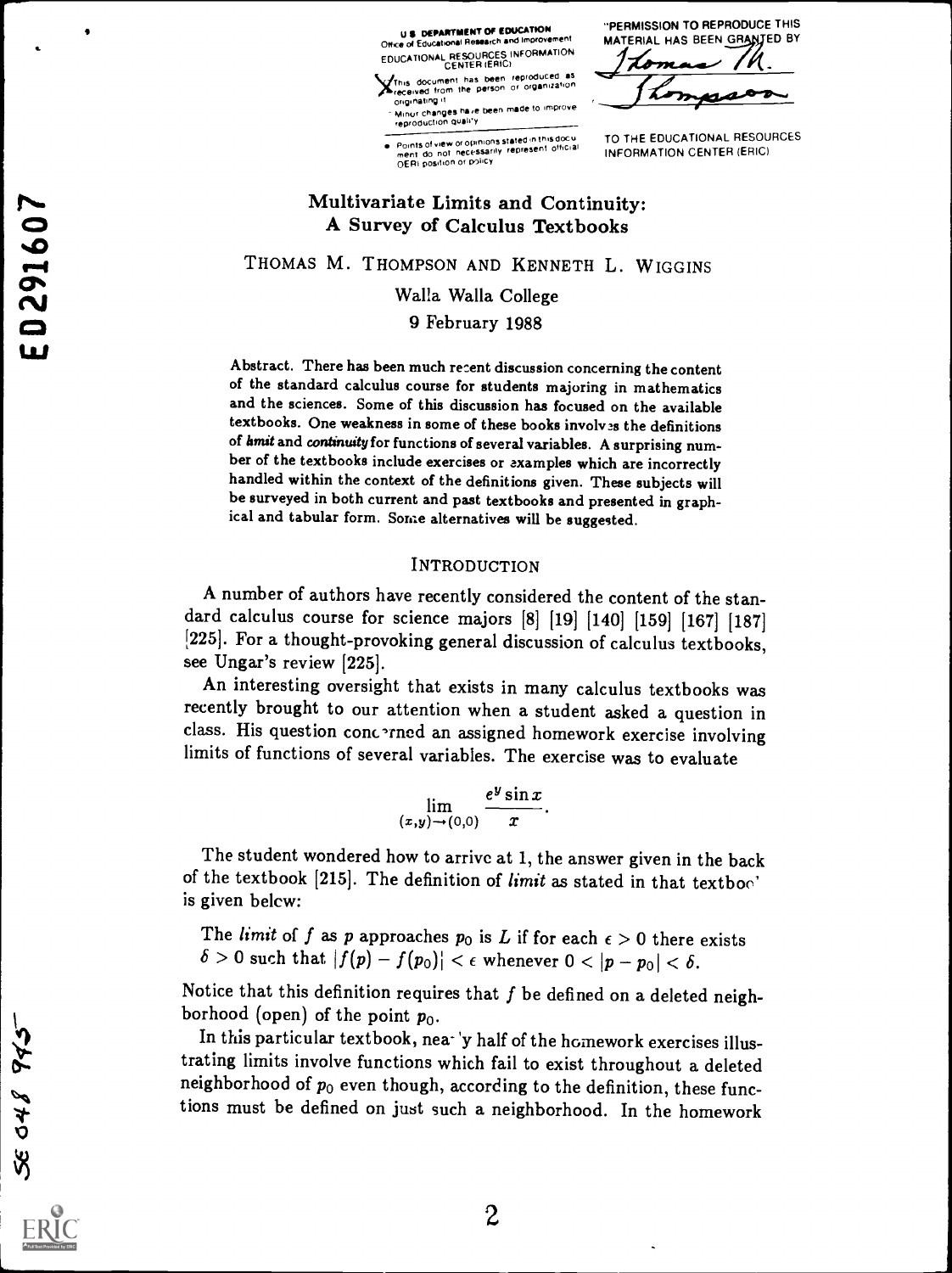exercise given above, the function is not defined for any points on the line  $x = 0$ . Consequently, each deleted neighborhood of  $(0, 0)$  contains points where  $f$  fails to exist, and thus the limit does not exist.

Browsing through other calculus textbooks on our shelves revealed a surprising number of inconsistencies between the definition of limit and the related examples and homework exercises. Similar difficulties involved the concept of continuity.

This prompted us to survey the libraries of several colleges and universities by examining the calculus textbooks intended for science majors and treating functions of several variables in any form. As our review of these 222 books proceeded, we observed a rich variety in the definitions given for the terms limit and continuity. In addition, there is a concomitant variety in the types of examples and homework exercises given to illustrate the various definitions.

In order to present the results of this study in both graphical and tabular form, we have elected to categoi ize the various textbooks according to the definitions, examples, and homework exercises. In a few cases where the data would not precisely fit into any of the categories, we selected what seemed to be the closest category. We shall now proceed with the analysis of the definitions.

# DEFINITIONS OF LIMITS AND CONTINUITY

It is always a challenge to satisfy simultaneously the two notions of simplicity and completeness. At one extreme, some authors have chosen not to give any definitions of limit or continuity. Others may merely describe one or the other of these concepts in an informal paragraph. On the other hand, many authors attempt greater levels of rigor by using the standard epsilon-delta or the equivalent neighborhood approach.

We begin with the classifications of the textbooks according to the definitions of *limit*. The various category symbols will be used in Figures 1 and 2 and the Calculus Textbook Data Table.

- N. No definition is given in these books. In some cases the concept is still used.
- I. Limits are described only in an informal paragraph. These books will be grouped into what we will call class I (informal).
- FA. These books contain an informal presentation in the main body of the text together with a formal definition given in an appendix. This group will be referred to as class FA (formal-appendix).
	- C. Limits in these books are defined in terms of continuity. We shall refer to this group as class  $C$  (continuity).

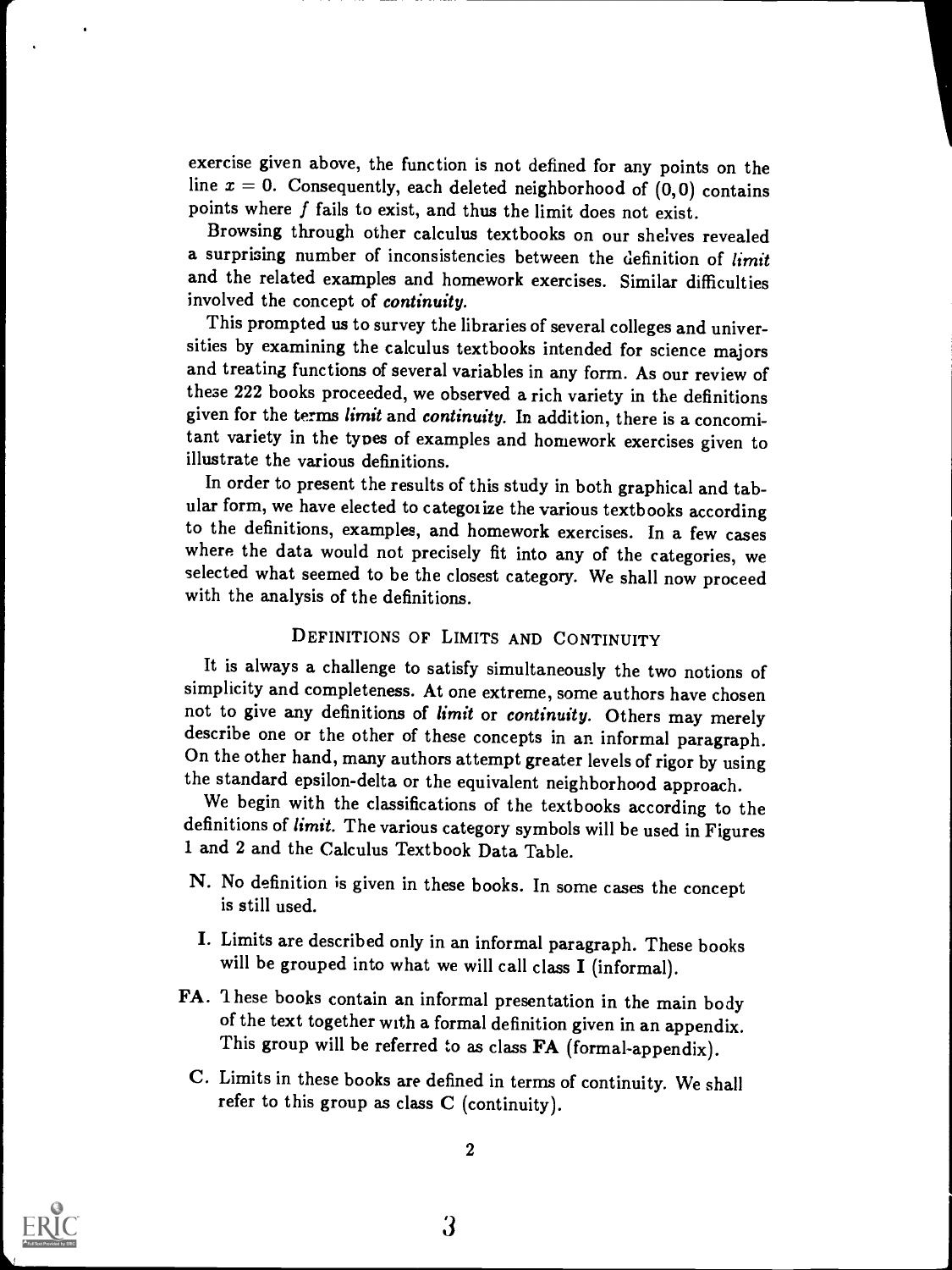- F. In these textbooks, the definition is given formally in terms of epsilon and delta or in terms of neighborhoods. For example, "The limit of  $f(p)$  as p approaches  $p_0$  is  $L$  if given  $\epsilon > 0$  there exists  $\delta > 0$  where  $0 < |p - p_0| < \delta$  implies that  $|f(p) - L| < \epsilon$ ." The definitions used in these books require that  $f$  be defined on a deleted neighborhood of  $p_0$ . These books form class **F** (formal).
- GF. The formal definition is expanded to include functions not defined on a deleted neighborhood of  $p_0$ . For example, "The limit of  $f(p)$ as  $p$  approaches  $p_0$  is  $L$  if:
	- a. for each  $\delta > 0$  there exists some point p in the domain of f satisfying  $0 < |p - p_0| < \delta$ , and
	- b. given  $\epsilon > 0$  there exists  $\delta > 0$  where  $0 < |p p_0| < \delta$  and p contained in the domain of f implies that  $|f(p) - L| < \epsilon$ ."

These definitions are more complicated than those found in class F books, but they do accommodate more interesting examples. In particular, note that  $p_0$  need only be an accumulation point of the domain of  $f$ . We shall call this group of books class  $GF$ (generalized-formal).

X. The definition is similar to those found in GF textbooks but  $p_0$ is allowed to be an isolated point. A typical definition is "the limit of  $f(p)$  as p approaches  $p_0$  is L if given  $\epsilon > 0$  there exists  $\delta > 0$  where  $0 < |p - p_0| < \delta$  and p contained in the domain of f imply that  $|f(p) - L| < \epsilon$ ." In this case, f is allowed to exhibit the rather bizarre behavior of having any value as a limit when  $p$ is an isolated point in the domain of  $f$ . These shall be grouped into class X.

Only slight modifications are required to classify the books according to the definitions of *continuity*. One new class is introduced.

- N. No definition is given. In some cases the concept is still used.
- I. Continuity is described informally in a paragraph.
- L. Continuity is defined in terms of a limit.
- F. A formal definition is given in terms of epsi<sup>1</sup>on and delta or neighborhoods. The function  $f$  must be defined on a neighborhood of  $p_0$  if it is to be continuous at  $p_0$ .
- GF. These books contain generalized definitions which do not require f to be defined on a neighborhood of  $p_0$ . However,  $p_0$  must be contained in and be an accumulation point of the domain of  $f$ .
	- **X**. The point  $p_0$  could be an isolated point of the domain of f.

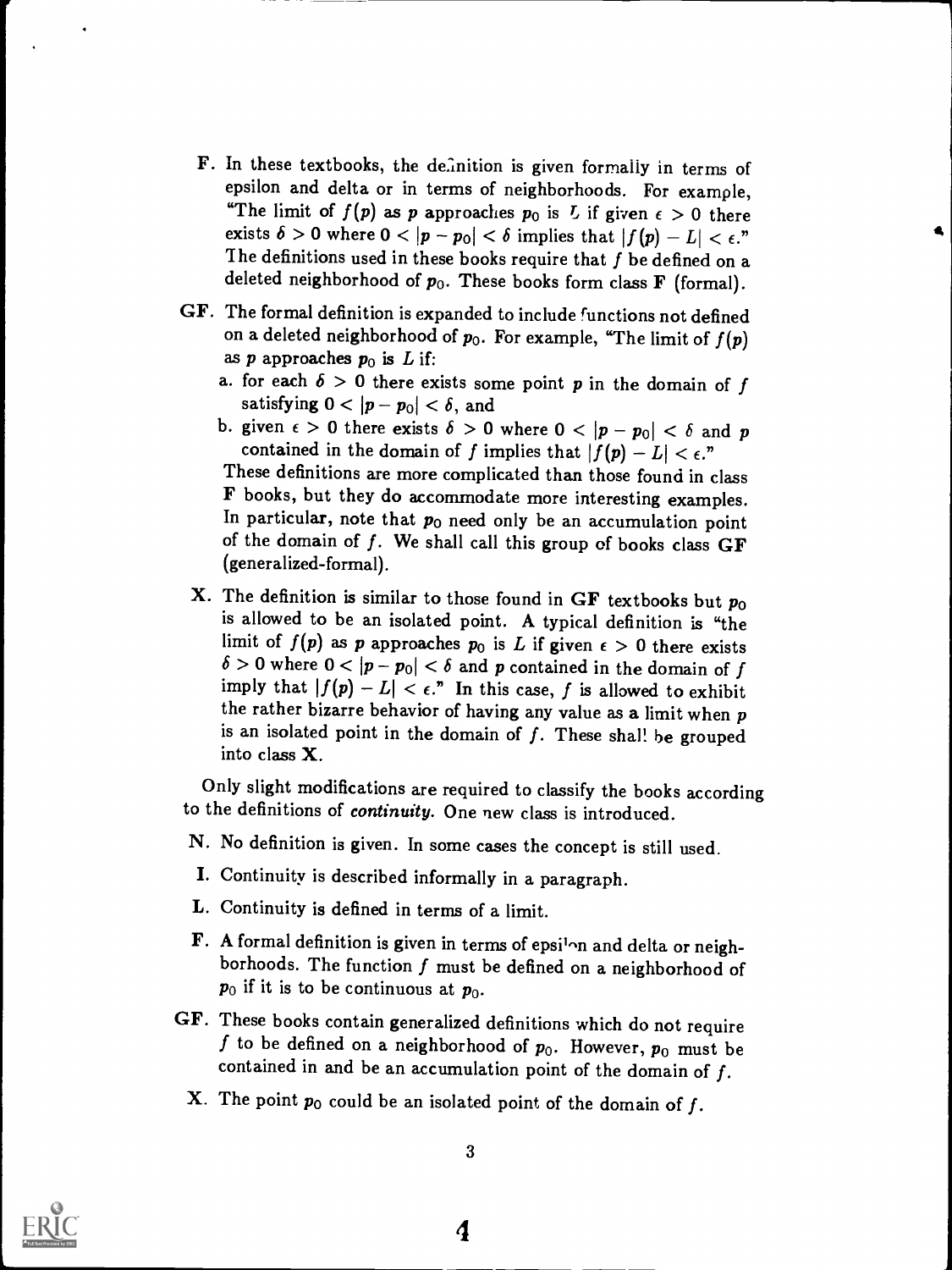# EXAMPLES AND HOMEWORK EXERCISES INVOLVING LIMITS

We shall now categorize the textbooks according to the examples and homework exercises illustrating limits:

S. These books contain only examples and homework exercises which are the most straightforward. The functions are all defined on a deleted neighborhood of  $p_0$ . A typical problem is to show that

$$
\lim_{(x,y)\to (1,2)} x^2+y=3
$$

or that

$$
\lim_{(x,y)\to(0,0)}\frac{xy}{x^2+y^2}
$$

does not exist. In the second case, the expected method of solution is to show that the limiting values of the function are different along different paths approaching  $p_0$ . We shall call this group of books class S (safe).

 $+$ . In these class GF or X books, at least one example or homework exercise involves a function which fails to exist on a curve containing  $p_0$ . A typical example is to find

$$
\lim_{(x,y)\to(1,1)}\frac{xy^2-x}{y-1}.
$$

Since these books contain generalized definitions which allow such limits to be investigated, there is no inconsistency. This group will be called class  $+$ .

- ?. These books contain at least one example or homework exercise similar to those in the last category except that the expected solutions to the homework exercises are uncertain, and the books are of not class  $GF$  or  $X$ . The exercises do not have answers given in the text. In the case of the examples, at least one is misleading (e.g. it may be stated that a limit does not exist since the limiting values are calculated to be different on different paths while no mention is made of the fact the function is not even defined on some paths approaching  $p_0$ . We refer to these as class ?.
- -. In this class of books, at least one example or homework exercise involves a function which fa<sup>t</sup> is to exist on a curve containing  $p_0$ and the books are not of class GF or X. In addition, a solution is offered for the example or for the homework exercise which is incorrect (e.g. a value is given for a limit when that limit is not

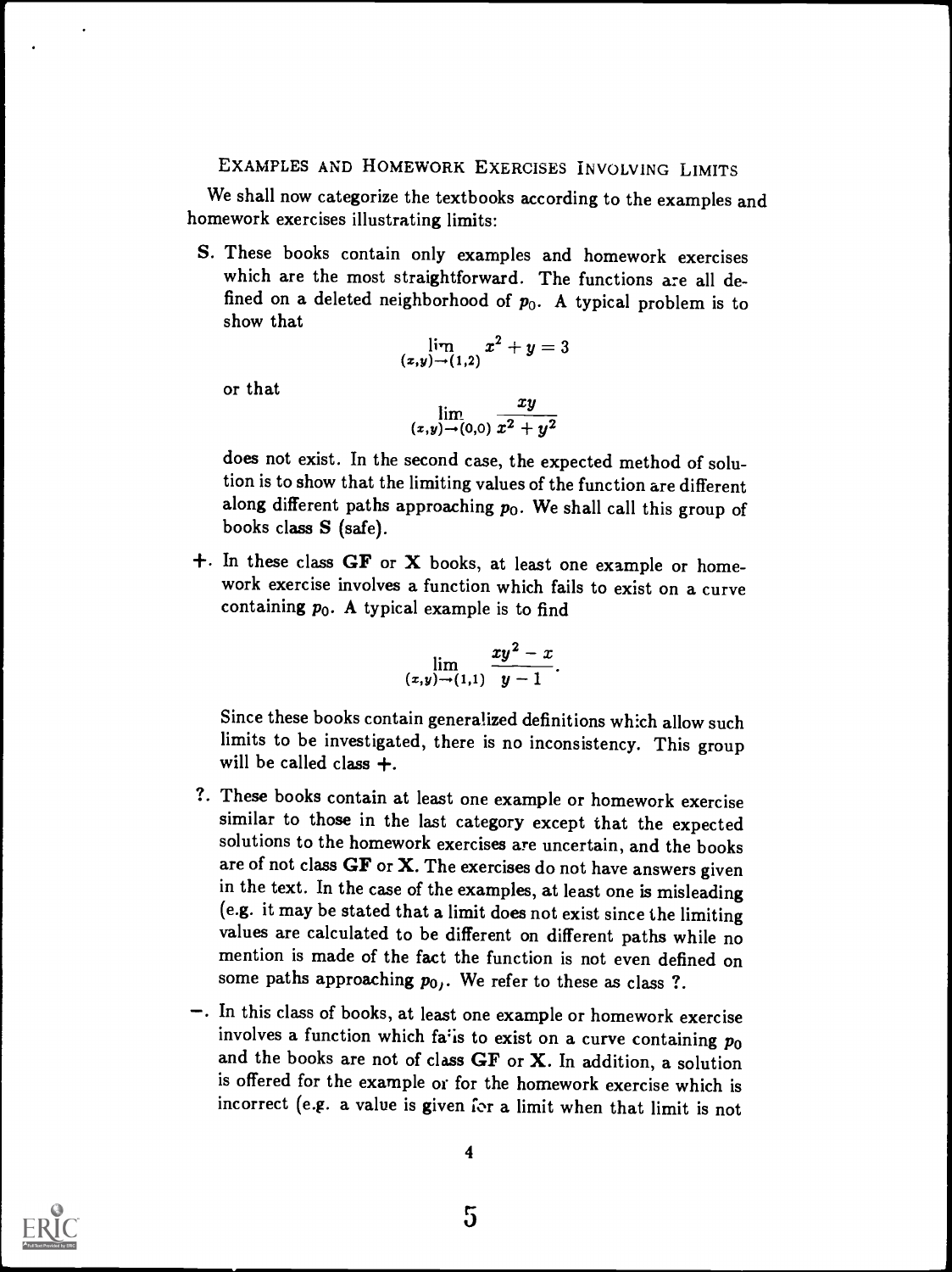defined in the textbook). This group of books will be called class  $\overline{\phantom{a}}$ .

7

N. No examples or homework exercises are given.

EXAMPLES AND HOMEWORK EXERCISES INVOLVING CONTINUITY

The classifications of textbooks by examples and homework exercises given above need only minor modification when made according to continuity rather than limit.

- S. All examples and homework exercises involve functions defined on a neighborhood of  $p_0$ .
- +. Some of the examples or homework exercises involve functions not defined on a neighborhood of  $p_0$ . These textbooks have generalized definitions which allow continuity at points on the boundary of the domain of the function.
- ?. Again, some of the examples or homework exercises involve functions not defined on a neighborhood of  $p_0$ . However, in order for a function  $f$  to be continuous at  $p_0$ , these textbooks require that f be defined on a neighborhood of  $p_0$ . Consequently, none of these functions are continuous at  $p_0$ . In the case of a homework exercise, no solution is given, and there is some uncertainty concerning the expected solution. In the case of textbook examples, the solution given is misleading. The functions illustrated are not continuous at  $p_0$ , and this fact is typically shown by considering two paths of approach with two different limiting values, while no mention is made of the fact that  $f$  is not defined on a neighborhood of  $p_0$ .
- -. These books contain definitions and examples or homework ex-<br>ercises similar to those in class ? books. Unfortunately, some of the solutions given in the answer section or examples are incorrect (e.g. a function is said to be continuous at a point even though, according to the definition given in the text, it is not).
- N. No examples or homework exercises are given.

### **TRENDS**

Most of the textbooks published before 1950 do not contain any definition of *limit* (see Figure 1). In many cases the authors of these books assume that the student has an intuitive grasp of limits and proceed to define continuity in terms of a limit. Most textbooks published in this period contain no examples or homework exercises treating limits

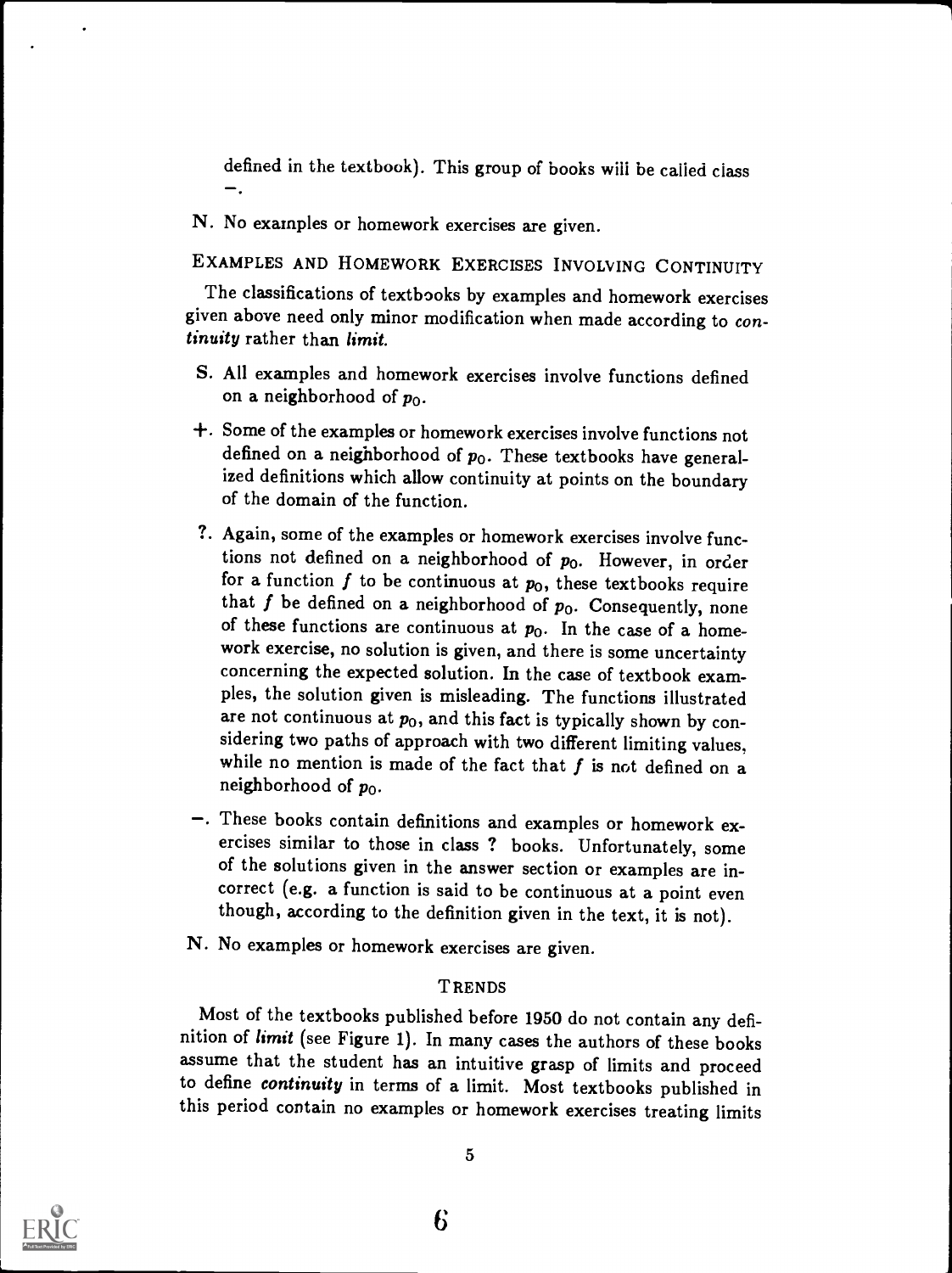

Figure 1

or continuity but rather move rapidly into partial differentiation. Consequently, we found almost no inconsistencies between the definitions and the examples or homework exercises.

Since 1950, increasing attention has been given to limits and continuity. Over 78% of the surveyed calculus textbooks published in the 1970's contained a formal definition of the limit  $(C, F, GF, or X)$ . For the books published during the 1980's, this figure drops to slightly under 78%; however, during this period, some authors elected to treat limits intuitively in the main body of the text and to move the formal definition to an appendix. Formal definitions were found in the appendices of an additional 7.5% of these books.

As the degree of rigor in the definitions increased, more examples and homework exercises were added to the books, and the number of inconsistencies between the definitions and the examples and homework exercises increased as well. While almost no inconsistencies were found prior to 1950, about 22% of the surveyed texts published in the 1970's contained incorrect or misleading examples or homework exercises. For books published in the 1980's, this figure rises to over 37% (see Figure 2).

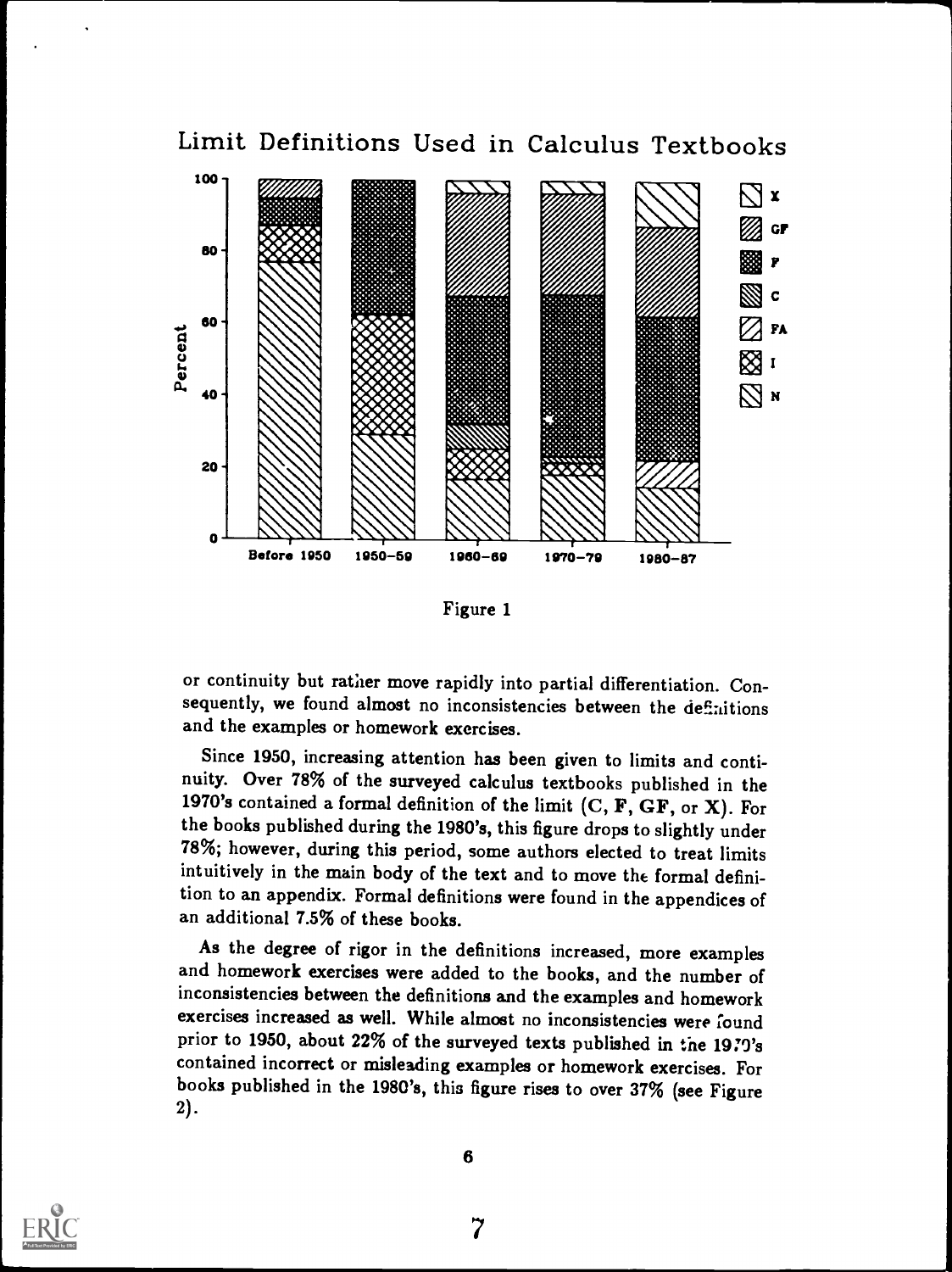

#### **CONCLUSION**

Many authors have grappled with the problem of finding the ideal mixture of clarity and generality in the definitions of limit and continuity. Most current textbooks fall into class F for limit definitions, class L for continuity definitions, and class S for examples and homework exercises. Many other current textbooks are of the same classes for the definitions, but move into class  $-$  for the examples and homework exercises. We feel that this combination places an unreasonable burden on the student, and we suspect that in some cases the authors who use this combination are unaware of the inconsistencies.

Careful authors who wish to give a general definition often use a definition placing the book in class GF with more challenging examples or exercises which place the book in the  $+$  class. This combination includes a definition that is perhaps more difficult for the average student to master, but it also includes very interesting examples and homework exercises for the more capable student.

It appears to us that the best approach for authors who favor an intuitive presentation is to place a formal definition in an appendix and limit both the examples and homework exercises to the straightforward type found in class S books.



S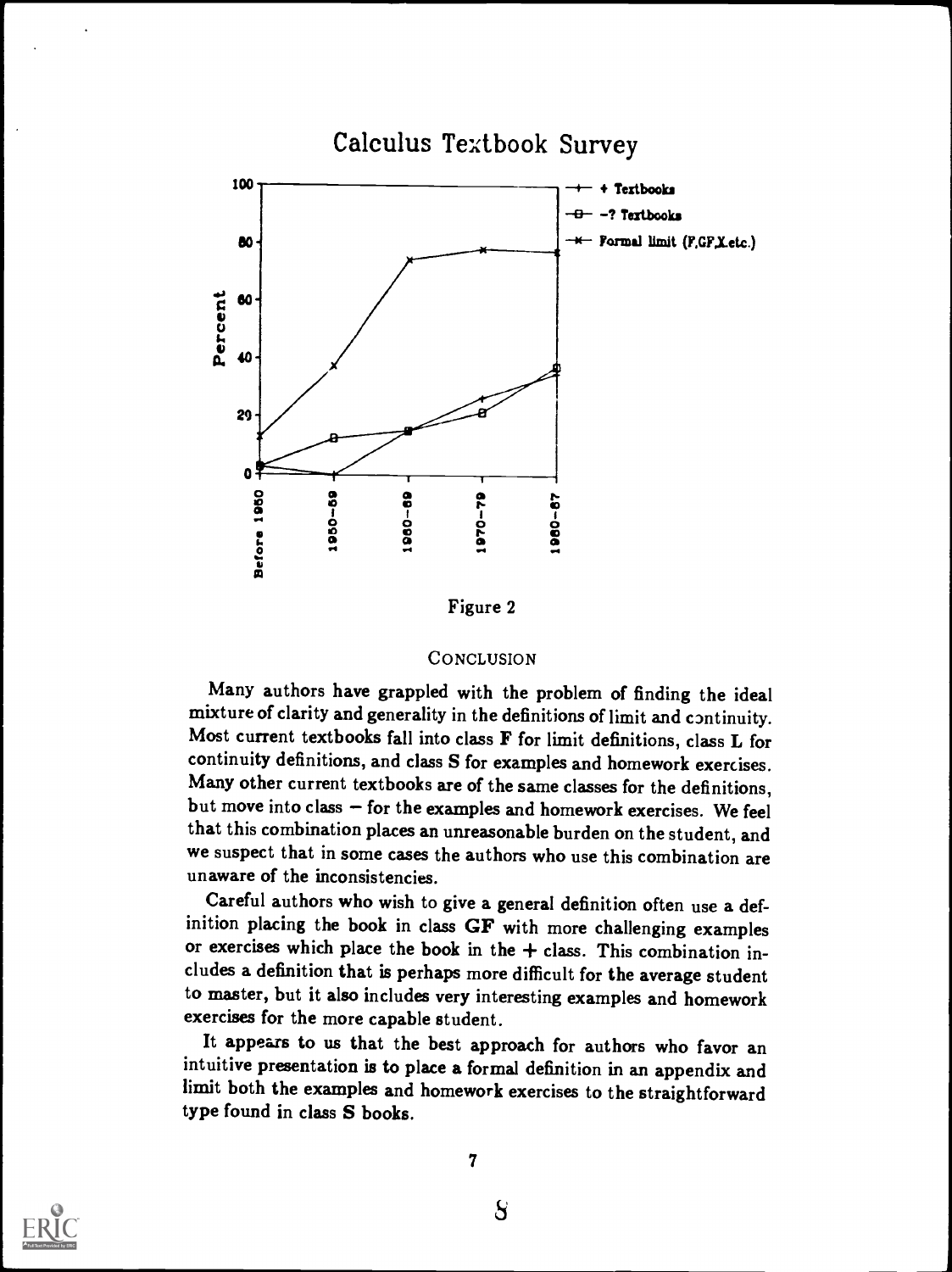For a more formal approach, we prefer a book in with an F-type definition in the main body of the text coupled with a GF-type definition given as a footnote or in an appendix. Most of the exercises should be of the most straightforward type such as those in class S books, with perhaps one or two of the more challenging type found in class  $+$  books. These more demanding exercises should include an indication that they are more difficult and require the extended definition. This combination has the brevity and clarity needed by the average student while at the same time providing more involved exercises for the motivated student.

If the limit concept is presented as suggested above, the idea of continuity is easily handled in terms of limits.

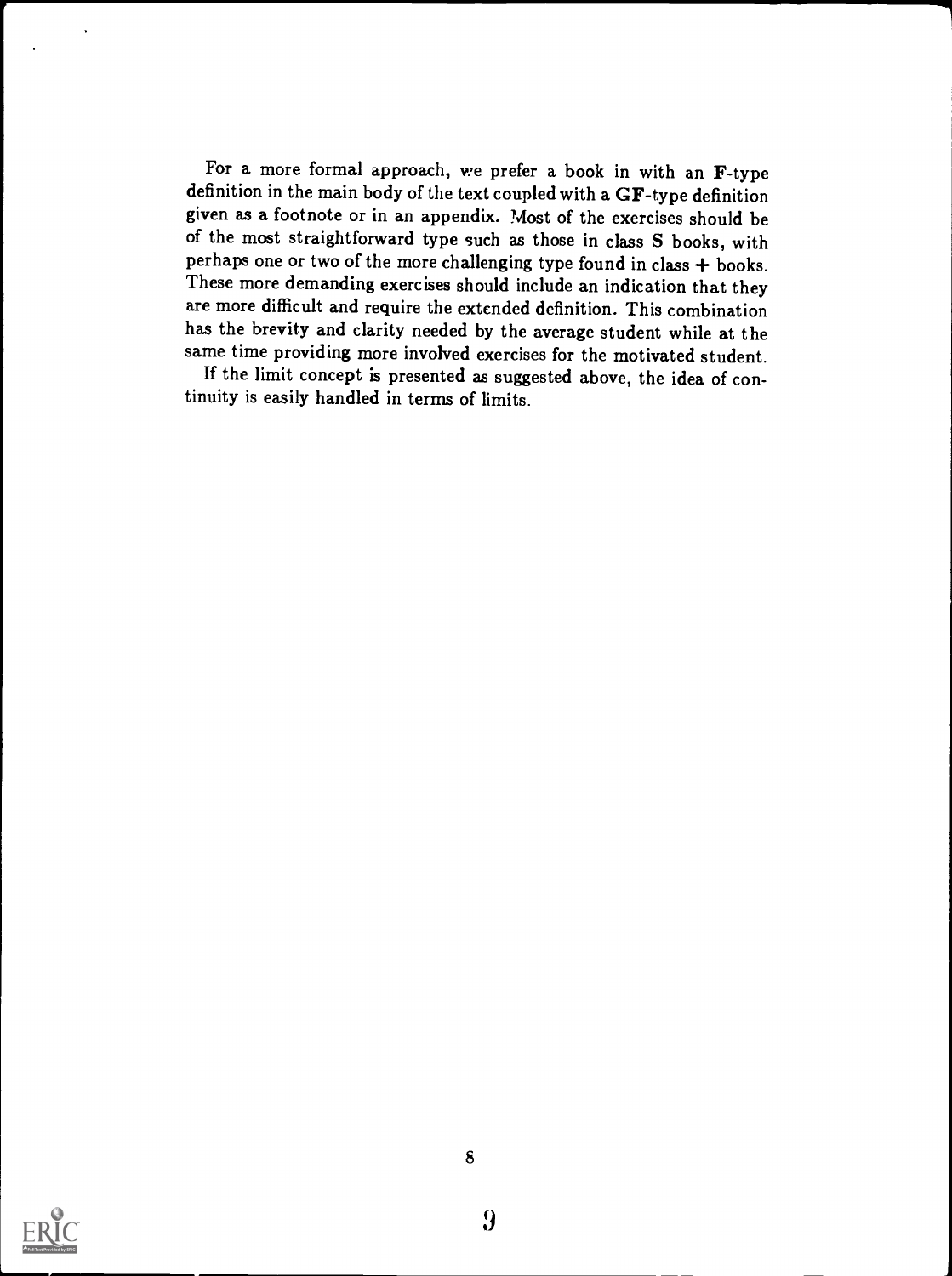Column Heading Symbols:

 $\blacksquare$ 

- $L = Type$  of limit definition
- $E = Type of limit examples$
- $H = Type of limit homework exercises$
- $C = Type$  of continuity definition

Please note that the second E and H refer to continuity.

|                | <b>Books Published Before 1950</b> | $\mathbf{H}$<br>L<br>E<br>$\mathbf C$<br>pp.<br>E<br>$\overline{\mathbf{F}}$<br>778<br>$\overline{\mathbf{N}}$<br>$\overline{\mathbf{N}}$<br>$\overline{\text{L}}$<br>$\overline{\text{N}}$<br>359<br>$\mathbf N$<br>$\bf N$<br>N<br>L<br>N<br>400<br>$\mathbf N$<br>$\mathbf N$<br>$\mathbf N$<br>L<br>$\mathbf N$<br>588<br>$\mathbf N$<br>$\mathbf N$<br>N<br>L<br>$\mathbf N$<br>527<br>$\mathbf N$<br>${\bf N}$<br>L<br>N<br>N<br>GF<br>672<br>${\bf N}$<br>${\bf N}$<br>GF<br>S<br>576<br>$\mathbf N$<br>$\mathbf N$<br>$\mathbf N$<br>L<br>S<br>440<br>N<br>N<br>$\mathbf N$<br>F<br>N<br>459<br>N<br>I<br>N<br>$\mathbf N$<br>S<br>549<br>N<br>N<br>N<br>L<br>$\mathbf N$<br>477<br>N<br>N<br>$\mathbf N$<br>L<br>N<br>N<br>478<br>N<br>N<br>N<br>L<br>N<br>N<br>N<br>527<br>L<br>$\mathbf N$<br>N<br>N<br>N<br>527<br>$\mathbf N$<br>$\mathbf N$<br>${\bf N}$<br>L<br>$\mathbf N$<br>$\mathbf N$<br>567<br>N<br>$\mathbf N$<br>${\bf N}$<br>${\bf N}$<br>L<br>N |     |             |             |             |   |             |                         |  |  |  | $(Sample Size = 39)$ |  |  |  |  |  |  |  |  |  |  |
|----------------|------------------------------------|--------------------------------------------------------------------------------------------------------------------------------------------------------------------------------------------------------------------------------------------------------------------------------------------------------------------------------------------------------------------------------------------------------------------------------------------------------------------------------------------------------------------------------------------------------------------------------------------------------------------------------------------------------------------------------------------------------------------------------------------------------------------------------------------------------------------------------------------------------------------------------------------------------------------------------------------------------------------------|-----|-------------|-------------|-------------|---|-------------|-------------------------|--|--|--|----------------------|--|--|--|--|--|--|--|--|--|--|
| Author         | Title                              | Yr                                                                                                                                                                                                                                                                                                                                                                                                                                                                                                                                                                                                                                                                                                                                                                                                                                                                                                                                                                       |     |             |             |             |   |             | $\mathbf H$             |  |  |  |                      |  |  |  |  |  |  |  |  |  |  |
| Bacon          | Diff $\&$ Int $\overline{C}$       | 42                                                                                                                                                                                                                                                                                                                                                                                                                                                                                                                                                                                                                                                                                                                                                                                                                                                                                                                                                                       |     |             |             |             |   |             | $\overline{\mathbf{N}}$ |  |  |  |                      |  |  |  |  |  |  |  |  |  |  |
| Carmichael &   | The C                              | 27                                                                                                                                                                                                                                                                                                                                                                                                                                                                                                                                                                                                                                                                                                                                                                                                                                                                                                                                                                       |     |             |             |             |   |             | $\mathbf N$             |  |  |  |                      |  |  |  |  |  |  |  |  |  |  |
| Weaver         |                                    |                                                                                                                                                                                                                                                                                                                                                                                                                                                                                                                                                                                                                                                                                                                                                                                                                                                                                                                                                                          |     |             |             |             |   |             |                         |  |  |  |                      |  |  |  |  |  |  |  |  |  |  |
| Carmichael,    | The C, Rev ed                      | 37                                                                                                                                                                                                                                                                                                                                                                                                                                                                                                                                                                                                                                                                                                                                                                                                                                                                                                                                                                       |     |             |             |             |   |             | $\mathbf N$             |  |  |  |                      |  |  |  |  |  |  |  |  |  |  |
| Weaver, &      |                                    |                                                                                                                                                                                                                                                                                                                                                                                                                                                                                                                                                                                                                                                                                                                                                                                                                                                                                                                                                                          |     |             |             |             |   |             |                         |  |  |  |                      |  |  |  |  |  |  |  |  |  |  |
| Lopaz          |                                    |                                                                                                                                                                                                                                                                                                                                                                                                                                                                                                                                                                                                                                                                                                                                                                                                                                                                                                                                                                          |     |             |             |             |   |             |                         |  |  |  |                      |  |  |  |  |  |  |  |  |  |  |
| Caunt          | Intro to Inf C                     | 14                                                                                                                                                                                                                                                                                                                                                                                                                                                                                                                                                                                                                                                                                                                                                                                                                                                                                                                                                                       |     |             |             |             |   |             | N                       |  |  |  |                      |  |  |  |  |  |  |  |  |  |  |
| Cohen          | Diff & Int C                       | 25                                                                                                                                                                                                                                                                                                                                                                                                                                                                                                                                                                                                                                                                                                                                                                                                                                                                                                                                                                       |     |             |             |             |   |             | N                       |  |  |  |                      |  |  |  |  |  |  |  |  |  |  |
| Courant        | Diff & Int C, $v$ II               | 36                                                                                                                                                                                                                                                                                                                                                                                                                                                                                                                                                                                                                                                                                                                                                                                                                                                                                                                                                                       |     |             |             |             |   |             | $+$                     |  |  |  |                      |  |  |  |  |  |  |  |  |  |  |
| Douglass &     | C & Its Appl                       | 47                                                                                                                                                                                                                                                                                                                                                                                                                                                                                                                                                                                                                                                                                                                                                                                                                                                                                                                                                                       |     |             |             |             |   |             | N                       |  |  |  |                      |  |  |  |  |  |  |  |  |  |  |
| Zeldin         |                                    |                                                                                                                                                                                                                                                                                                                                                                                                                                                                                                                                                                                                                                                                                                                                                                                                                                                                                                                                                                          |     |             |             |             |   |             |                         |  |  |  |                      |  |  |  |  |  |  |  |  |  |  |
| <b>Dresden</b> | Intro to the C                     | 40                                                                                                                                                                                                                                                                                                                                                                                                                                                                                                                                                                                                                                                                                                                                                                                                                                                                                                                                                                       |     |             |             |             |   |             | N                       |  |  |  |                      |  |  |  |  |  |  |  |  |  |  |
| Fine           | $\overline{C}$                     | 27                                                                                                                                                                                                                                                                                                                                                                                                                                                                                                                                                                                                                                                                                                                                                                                                                                                                                                                                                                       |     |             |             |             |   |             | N                       |  |  |  |                      |  |  |  |  |  |  |  |  |  |  |
| Gibson         | Ele Treat on C                     | 06                                                                                                                                                                                                                                                                                                                                                                                                                                                                                                                                                                                                                                                                                                                                                                                                                                                                                                                                                                       |     |             |             |             |   |             | N                       |  |  |  |                      |  |  |  |  |  |  |  |  |  |  |
| Granville      | Elts of Diff & Int C               | 04                                                                                                                                                                                                                                                                                                                                                                                                                                                                                                                                                                                                                                                                                                                                                                                                                                                                                                                                                                       |     |             |             |             |   |             |                         |  |  |  |                      |  |  |  |  |  |  |  |  |  |  |
| Granville      | E of Diff & Int C, Rev             | 11                                                                                                                                                                                                                                                                                                                                                                                                                                                                                                                                                                                                                                                                                                                                                                                                                                                                                                                                                                       |     |             |             |             |   |             |                         |  |  |  |                      |  |  |  |  |  |  |  |  |  |  |
| Granville,     | Elts of the Diff & Int             | 29                                                                                                                                                                                                                                                                                                                                                                                                                                                                                                                                                                                                                                                                                                                                                                                                                                                                                                                                                                       |     |             |             |             |   |             |                         |  |  |  |                      |  |  |  |  |  |  |  |  |  |  |
| Smith, &       | $\mathbf C$                        |                                                                                                                                                                                                                                                                                                                                                                                                                                                                                                                                                                                                                                                                                                                                                                                                                                                                                                                                                                          |     |             |             |             |   |             |                         |  |  |  |                      |  |  |  |  |  |  |  |  |  |  |
| Longley        |                                    |                                                                                                                                                                                                                                                                                                                                                                                                                                                                                                                                                                                                                                                                                                                                                                                                                                                                                                                                                                          |     |             |             |             |   |             |                         |  |  |  |                      |  |  |  |  |  |  |  |  |  |  |
| Granville,     | Elts of the Diff & Int             | 34                                                                                                                                                                                                                                                                                                                                                                                                                                                                                                                                                                                                                                                                                                                                                                                                                                                                                                                                                                       |     |             |             |             |   |             |                         |  |  |  |                      |  |  |  |  |  |  |  |  |  |  |
| Smith, &       | C, New                             |                                                                                                                                                                                                                                                                                                                                                                                                                                                                                                                                                                                                                                                                                                                                                                                                                                                                                                                                                                          |     |             |             |             |   |             |                         |  |  |  |                      |  |  |  |  |  |  |  |  |  |  |
| Longley        |                                    |                                                                                                                                                                                                                                                                                                                                                                                                                                                                                                                                                                                                                                                                                                                                                                                                                                                                                                                                                                          |     |             |             |             |   |             |                         |  |  |  |                      |  |  |  |  |  |  |  |  |  |  |
| Granville,     | Elts of the Diff & Int             | 41                                                                                                                                                                                                                                                                                                                                                                                                                                                                                                                                                                                                                                                                                                                                                                                                                                                                                                                                                                       |     |             |             |             |   |             |                         |  |  |  |                      |  |  |  |  |  |  |  |  |  |  |
| Smith, &       | C, Rev                             |                                                                                                                                                                                                                                                                                                                                                                                                                                                                                                                                                                                                                                                                                                                                                                                                                                                                                                                                                                          |     |             |             |             |   |             |                         |  |  |  |                      |  |  |  |  |  |  |  |  |  |  |
| Longley        |                                    |                                                                                                                                                                                                                                                                                                                                                                                                                                                                                                                                                                                                                                                                                                                                                                                                                                                                                                                                                                          |     |             |             |             |   |             |                         |  |  |  |                      |  |  |  |  |  |  |  |  |  |  |
| Granville,     | Elts of C                          | 46                                                                                                                                                                                                                                                                                                                                                                                                                                                                                                                                                                                                                                                                                                                                                                                                                                                                                                                                                                       | 560 | $\mathbf N$ | $\mathbf N$ | N           | L | $\mathbf N$ | N                       |  |  |  |                      |  |  |  |  |  |  |  |  |  |  |
| Smith, &       |                                    |                                                                                                                                                                                                                                                                                                                                                                                                                                                                                                                                                                                                                                                                                                                                                                                                                                                                                                                                                                          |     |             |             |             |   |             |                         |  |  |  |                      |  |  |  |  |  |  |  |  |  |  |
| Longley        |                                    |                                                                                                                                                                                                                                                                                                                                                                                                                                                                                                                                                                                                                                                                                                                                                                                                                                                                                                                                                                          |     |             |             |             |   |             |                         |  |  |  |                      |  |  |  |  |  |  |  |  |  |  |
| Hulburt        | Diff & Int C                       | 12                                                                                                                                                                                                                                                                                                                                                                                                                                                                                                                                                                                                                                                                                                                                                                                                                                                                                                                                                                       | 499 | N           | $\mathbf N$ | $\mathbf N$ | L | $\mathbf N$ | $\mathbf N$             |  |  |  |                      |  |  |  |  |  |  |  |  |  |  |

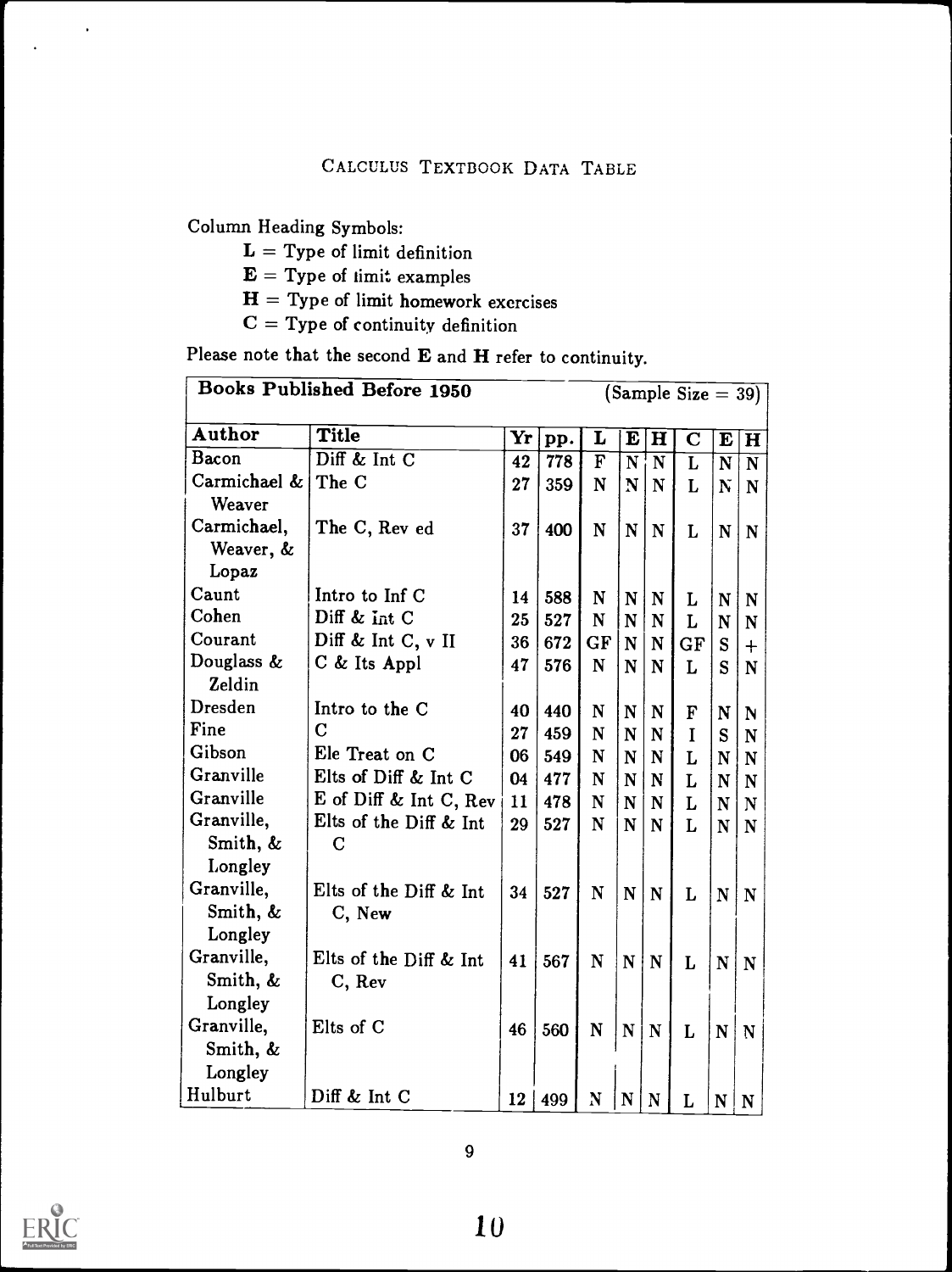|                   | Books Published Before 1950 Cont. |    |     |              |                |                       |                         |                         |                       |
|-------------------|-----------------------------------|----|-----|--------------|----------------|-----------------------|-------------------------|-------------------------|-----------------------|
| Author            | Title                             | Yr | pp. | L            | E              | $\mathbf H$           | $\mathbf C$             | E                       | $\mathbf H$           |
| Kells             | $\mathbf C$                       | 43 | 518 | ${\bf N}$    | ${\bf N}$      | ${\bf N}$             | $\overline{\mathbf{F}}$ | $\overline{\mathbf{N}}$ | $\overline{\text{N}}$ |
| Kells             | C, 2nd                            | 49 | 520 | N            | N              | N                     | F                       | N                       | N                     |
| Love              | Diff & Int C, Rev                 | 25 | 386 | $\mathbf I$  | N              | N                     | $\mathbf{L}$            | N                       | ${\bf N}$             |
| Love              | Diff & Int C, 3rd                 | 34 | 398 | $\mathbf I$  | N              | N                     | L                       | N                       | N                     |
| Middlemiss        | Diff & Int C                      | 40 | 426 | N            | N              | N                     | $\mathbf F$             | N                       | N                     |
| Middlemiss        | Diff & Int $C_2$ nd               | 46 | 505 | N            | N              | N                     | I                       | N                       | N                     |
| Miller            | C, 2nd                            | 46 | 432 | N            | N              | N                     | L                       | N                       | N                     |
| Morris &          | AG & C                            | 37 |     | N            | N              | S                     | L                       | S                       | S                     |
| <b>Brown</b>      |                                   |    |     |              |                |                       |                         |                         |                       |
| Murray            | Course in Inf C, New              | 05 | 456 | N            | $\mathbf N$    | N                     | $\bf{I}$                | $\mathbf N$             | N                     |
| Nelson,           | $\mathbf C$                       | 42 | 366 | I            | N              | N                     | $\mathbf{L}$            | N                       | N                     |
| Folley, &         |                                   |    |     |              |                |                       |                         |                         |                       |
| Bergman           |                                   |    |     |              |                |                       |                         |                         |                       |
| Osgood            | Diff & Int C, Rev                 | 19 | 477 | $\mathbf F$  | N              | N                     | L                       | N                       | N                     |
| Phillips          | Diff C                            | 16 | 167 | N            | N              | N                     | $\mathbf I$             | N                       | N                     |
| Phillips          | AG & C                            | 42 | 540 | N            | N              | N                     | F                       | $\mathbf N$             | S                     |
| Phillips          | AG & C, $2nd$                     | 46 | 517 | N            | N              | $\mathbf N$           | F                       | N                       | S                     |
| Randolph &        | AG & C                            | 46 | 651 | $\mathbf{F}$ | $\overline{?}$ | $\overline{?}$        | L                       | N                       | S                     |
| Kac               |                                   |    |     |              |                |                       |                         |                         |                       |
| Robbins &         | $\mathbf C$                       | 40 | 406 | $\mathbf N$  | N              | N                     | $\mathbf I$             | $\mathbf N$             | N                     |
| Little            |                                   |    |     |              |                |                       |                         |                         |                       |
| Sherwood &        | $\mathbf C$                       | 42 | 517 | GF           | S              | N                     | L                       | ${\bf S}$               | N                     |
| Taylor            |                                   |    |     |              |                |                       |                         |                         |                       |
| Smail             | $\mathbf C$                       | 49 | 605 | $\bf{I}$     | N              | N                     | L                       | ${\bf N}$               | N                     |
| Smith,            | $\overline{C}$                    | 38 | 570 | N            | N              | N                     | L                       | ${\bf N}$               | N                     |
| Salke er, &       |                                   |    |     |              |                |                       |                         |                         |                       |
| $Jv$ ce           |                                   |    |     |              |                |                       |                         |                         |                       |
| Smi <sub>vn</sub> | Unified C                         | 47 | 544 | N            | $\mathbf N$    | N                     | L                       | $\mathbf N$             | N                     |
| Salkover, &       |                                   |    |     |              |                |                       |                         |                         |                       |
| Justice           |                                   |    |     |              |                |                       |                         |                         |                       |
| Snyder &          | Diff & Int C                      | 02 | 327 | N            | N              | $\mathbf N$           | L                       | ${\bf S}$               | N                     |
| Hutchinson        |                                   |    |     |              |                |                       |                         |                         |                       |
| Townsend &        | Essentials of C                   | 10 | 367 | N            | N              | $\mathbf N$           | $\mathbf{L}$            | ${\bf N}$               | N                     |
| Goodenough        |                                   |    |     |              |                |                       |                         |                         |                       |
|                   | Books Published 1950-1959         |    |     |              |                | (Sample Size $= 24$ ) |                         |                         |                       |
|                   |                                   |    |     |              |                |                       |                         |                         |                       |
| Ayres             | Schaum's O of C                   | 50 | 232 | 1            | N              | N                     | L                       | S                       | N                     |
| Bacon             | Diff & Int C, 2nd                 | 55 | 554 | F            | N              | N                     | L                       | N                       | N                     |
| <b>Britton</b>    | $\mathbf C$                       | 56 | 598 | I            |                | S                     | L                       | S                       | S                     |
|                   |                                   |    |     |              |                |                       |                         |                         |                       |



 $\sim$   $\sim$ 

 $\cdot$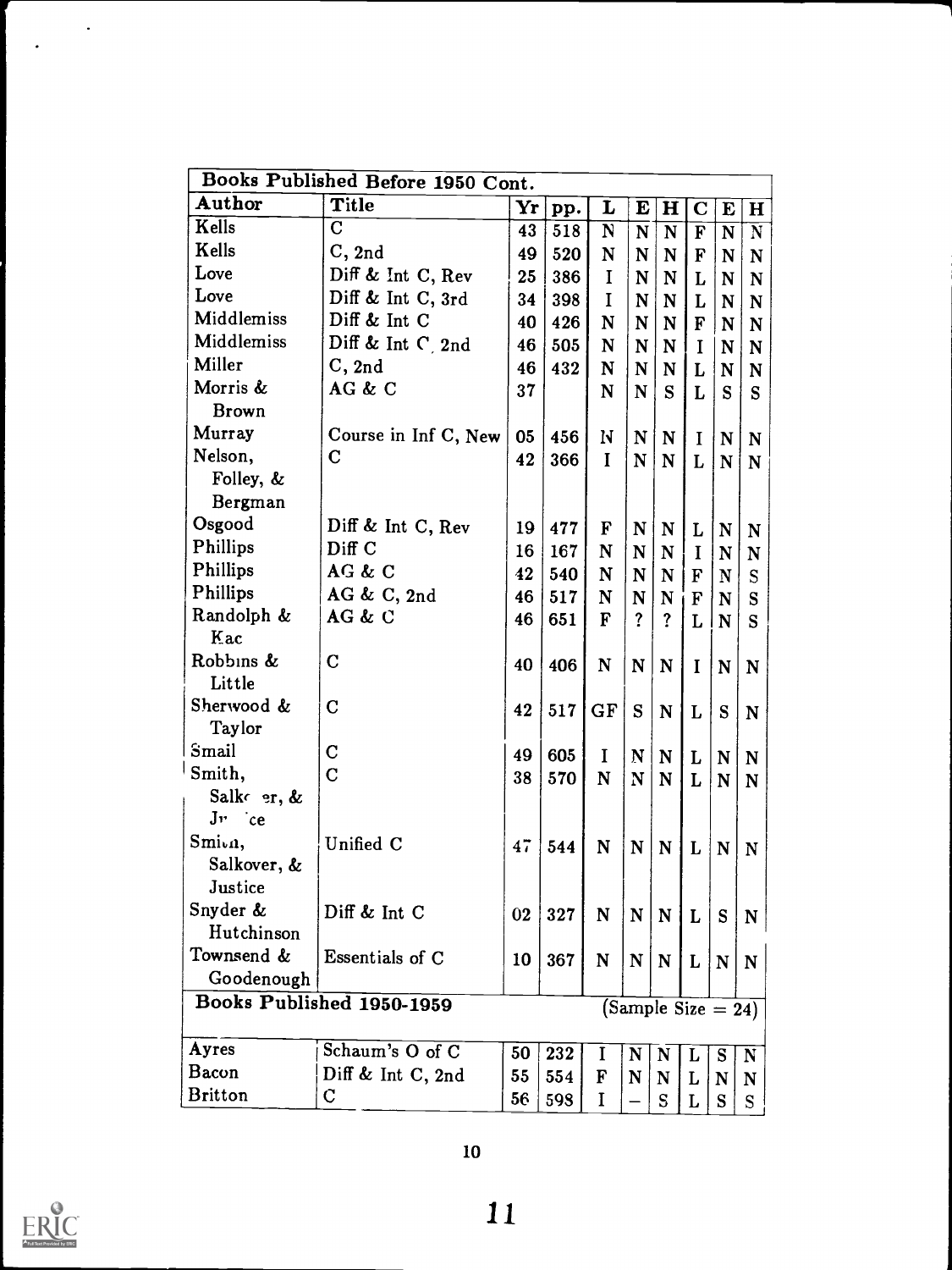|              | Books Published 1950-1959 Cont. |                 |          |              |                         |             |                         |                |                         |
|--------------|---------------------------------|-----------------|----------|--------------|-------------------------|-------------|-------------------------|----------------|-------------------------|
| Author       | Title                           | Yr              | pp.      | L            | E                       | H           | $\bf C$                 | E              | $\vert H \vert$         |
| Ferrar       | Diff C                          | 56              | 306      | N            | $\overline{\mathbf{N}}$ | N           | $\overline{\mathbf{F}}$ | $\overline{s}$ | $\overline{\mathbf{N}}$ |
| Fort         | $\mathbf C$                     | 51              | 572      | $\mathbf F$  | S                       | N           | L                       | N              | $\mathbf N$             |
| Franklin     | Diff & Int C                    | 53              | 652      | $\mathbf N$  | $\mathbf N$             | N           | L                       | $\mathbf N$    | N                       |
| Granville,   | Elts of the Diff & Int          | 57              | 567      | N            | ${\bf N}$               | N           | L                       | $\mathbf N$    | $\mathbf N$             |
| Smith, &     | C, New Rev ed                   |                 |          |              |                         |             |                         |                |                         |
| Longley      |                                 |                 |          |              |                         |             |                         |                |                         |
| Hart         | $\mathbf C$                     | 55              | 638      | $\mathbf F$  | $\mathbf N$             | S           | L                       | S              | $\mathbf N$             |
| Holmes       | $C$ & $AG$                      | 50              | 426      |              | ${\bf S}$               | ?           | L                       | N              | N                       |
| Johnson &    | $\mathbf C$                     | 59 <sup>1</sup> | 646      | $\mathbf{F}$ | ${\bf N}$               | S           | L                       | $\mathbf N$    | S                       |
| Kiokemeister |                                 |                 |          |              |                         |             |                         |                |                         |
| Landau       | Diff & Int C                    | 50              | 366      | N            | N                       | ${\bf N}$   | F                       | S              | $\mathbf N$             |
| Leighton     | $\mathbf C$                     | 58              | 383      | T            | $\mathbf N$             | N           | L                       | N              | S                       |
| Love &       | Diff & Int C, 5th               | 54              | 540      | $\bf{I}$     | ${\bf N}$               | N           | L                       | N              | N                       |
| Rainville    |                                 |                 |          |              |                         |             |                         |                |                         |
| Maxwell      | An Analy C, v III               | 54              | 201      | N            | N                       | N           | $\mathbf F$             | S              | S                       |
| Menger       | $C - A$ Mod Appro               | 55              | 371      | $\mathbf F$  | N                       | N           | L                       | N              | N                       |
| Morrill      | $\mathbf C$                     | 56              | 547      | F            | S                       | S           | L                       | S              | S                       |
| Peterson     | Elts of C                       | 50              | 377      | N            | N                       | N           | L                       | S              | N                       |
| Randolph     | $\mathbf C$                     | 52              | 493      | $\mathbf{F}$ | ?                       | ?           | L                       | ${\bf N}$      | S                       |
| Sherwood &   | C, 3rd                          | 54              | 594      | I            | S                       | S           | L                       | N              | N                       |
| Taylor       |                                 |                 |          |              |                         |             |                         |                |                         |
| Smail        | AG & C                          | 53              | 728      | $\bf{I}$     | N                       | $\mathbf N$ | L                       | N              | N                       |
| Sprague      | $\overline{\rm C}$              | 52              | 587      | $\mathbf F$  | $\mathbf N$             | N           | L                       | N              | N                       |
| Taylor       | C w / AG                        | 59              | 777      | I            | S                       | N           | L                       | S              | $\mathbf N$             |
| Thomas       | $C$ & AG, 2nd                   | 53              | 833      | N            | N                       | N           | I                       | S              | S                       |
| Wylie        | $\mathbf C$                     | 53              | 575      | F            | S                       | $\mathbf N$ | L                       | S              | S                       |
|              | Broks Published 1960-1969       |                 |          |              |                         |             | $(Sample Size = 59)$    |                |                         |
|              |                                 |                 |          |              |                         |             |                         |                |                         |
| Adams &      | AG & C                          |                 | 61   942 | $\mathbf F$  | $\mathbf N$             | $\mathbf N$ | $\mathbf{L}$            | $\mathbf{N}$   | $\mathbf N$             |
| White        |                                 |                 |          |              |                         |             |                         |                |                         |
| Adams &      | AG & C, $2nd$                   | 68              | 988      | $\mathbf{F}$ | $\mathbf N$             | $\mathbf N$ | L                       | ${\bf N}$      | $\mathbf N$             |
| White        |                                 |                 |          |              |                         |             |                         |                |                         |
| Agnew        | C: AG & C                       | 62              | 750      | $\mathbf F$  | $\mathbf N$             | N           | L                       | N              | $\mathbf N$             |
| Apostle      | C, vol II                       | 62              | 540      | GF           | $\mathbf N$             | S           | GF                      | S              | $\ddagger$              |
| Apostol      | C, vol II, 2nd                  | 69              | 694      | $\mathbf F$  | $\mathbf N$             | S           | L                       | S              |                         |
| Ayres        | Schaum's O of C, 2nd            | 64              | 345      | $\mathbf F$  | $\mathbf N$             | N           | L                       |                | S                       |
| Bartle &     | $\mathbf C$                     | 68              | 736      | GF           | S                       | S           | L                       | S              | S                       |
| Tulcea       |                                 |                 |          |              |                         |             |                         |                |                         |



 $\ddot{\phantom{0}}$ 

 $\ddot{\phantom{a}}$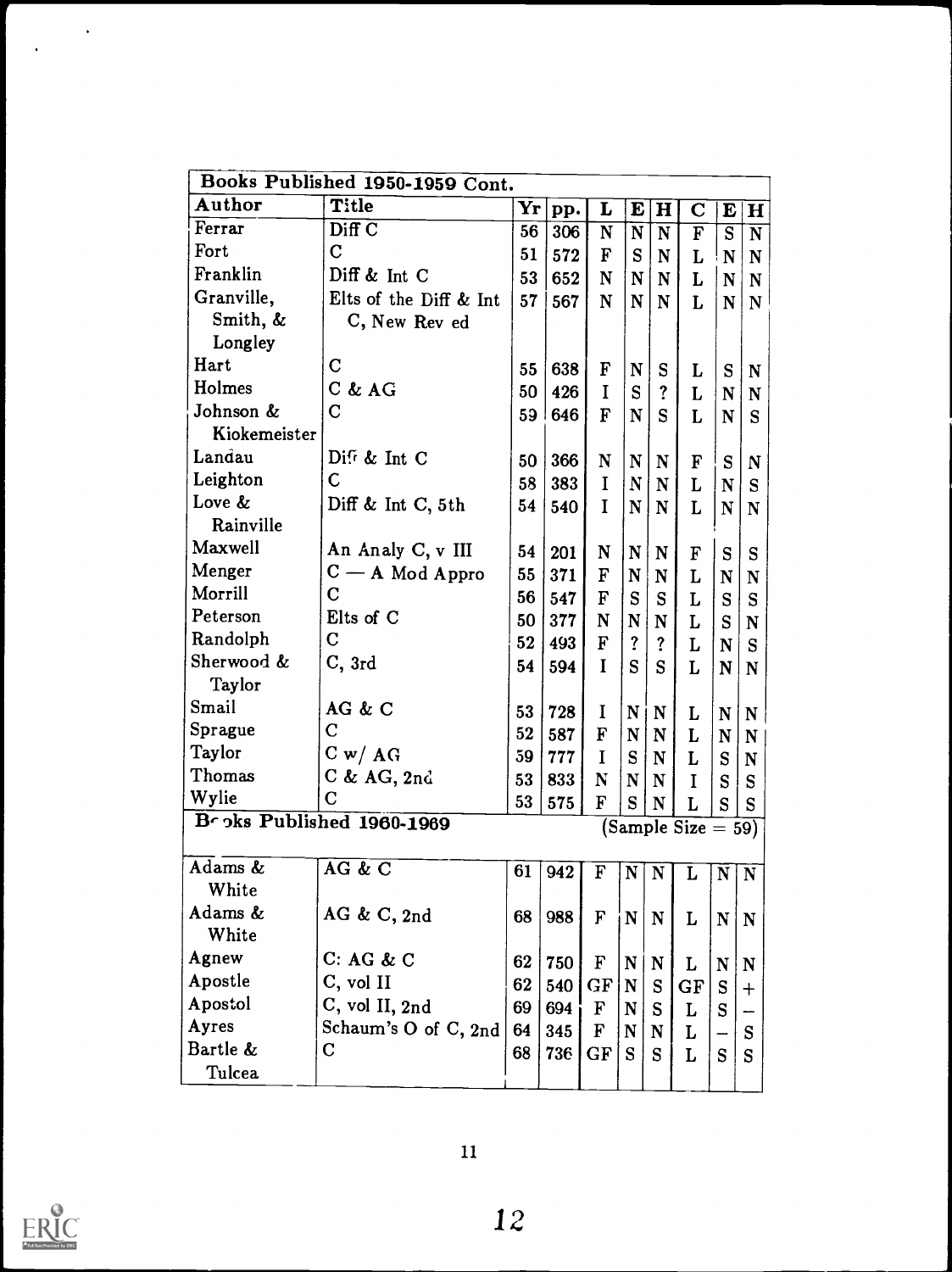| Books Published 1960-1969, Cont. |                         |    |      |              |              |                         |             |                         |                         |  |  |
|----------------------------------|-------------------------|----|------|--------------|--------------|-------------------------|-------------|-------------------------|-------------------------|--|--|
| Author                           | <b>Title</b>            | Yr | pp.  | L            | E            | $\bf H$                 | $\mathbf C$ | E                       | Η                       |  |  |
| Bell,                            | Mod Univ C              | 66 | 924  | GF           | N            | $\overline{\mathbf{N}}$ | GF          | $\overline{\mathbf{N}}$ | $\overline{\mathbf{s}}$ |  |  |
| Blum,                            | $w /$ Coord G           |    |      |              |              |                         |             |                         |                         |  |  |
| Lewis. &                         |                         |    |      |              |              |                         |             |                         |                         |  |  |
| Rosen', latt                     |                         |    |      |              |              |                         |             |                         |                         |  |  |
| Bers                             | $\mathbf C$             | 69 | 1049 | $\mathbf C$  | S            | N                       | $\mathbf x$ | S                       | $\pm$                   |  |  |
| Blum,                            | Mod C Part 2, Prelim 65 |    | 700  | GF           | ${\bf N}$    | $\mathbf N$             | GF          | ${\bf N}$               | S                       |  |  |
| Bell,                            | ed                      |    |      |              |              |                         |             |                         |                         |  |  |
| Lewis, &                         |                         |    |      |              |              |                         |             |                         |                         |  |  |
| Rosenblatt                       |                         |    |      |              |              |                         |             |                         |                         |  |  |
| Brady &                          | $\mathbf C$             | 60 | 465  | F            | S            | $\overline{?}$          | L           | S                       | S                       |  |  |
| Mansfield                        |                         |    |      |              |              |                         |             |                         |                         |  |  |
| Britton,                         | $C$ & $AG$              | 66 | 1082 | $\mathbf F$  | S            | S                       | L           | S                       | S                       |  |  |
| Kriegh, &                        |                         |    |      |              |              |                         |             |                         |                         |  |  |
| Rutland                          |                         |    |      |              |              |                         |             |                         |                         |  |  |
| <b>Burdette</b>                  | Intro to AG &C          | 68 | 424  | N            | $\mathbf{N}$ | $\mathbf N$             | F           | N                       | $\mathbf N$             |  |  |
| <b>Erwe</b>                      | Diff $\&$ Int C         | 64 | 504  | $\mathbf C$  | N            | $\mathbf N$             | X           | S                       | N                       |  |  |
| Fobes &                          | $C$ & AG, vol 2         | 63 | 461  | X            | N            | i N                     | X           | S                       | $^{+}$                  |  |  |
| Smyth                            |                         |    |      |              |              |                         |             |                         |                         |  |  |
| Ford &                           | $\mathbf C$             | 63 | 468  | ${\bf N}$    | N            | $\mathbf N$             | X           | $^{+}$                  | $\mathbf N$             |  |  |
| Ford                             |                         |    |      |              |              |                         |             |                         |                         |  |  |
| Freidman                         | Intrinsic C, vol 1      | 62 | 334  | N            | N            | N                       | X           | $\mathbf{s}$            | N                       |  |  |
| Fuller &                         | AG & C                  | 64 | 631  | $\mathbf{F}$ | S            | N                       | L           | S                       | S                       |  |  |
| Parker                           |                         |    |      |              |              |                         |             |                         |                         |  |  |
| Goodman                          | AG & the C              | 63 | 778  | N            | N            | N                       | F           | S                       | N                       |  |  |
| Goodman                          | Mod C w/ AG, $v$ II     | 68 | 464  | GF           | ${\bf S}$    | $+$                     | $\mathbf x$ | S                       | $\, +$                  |  |  |
| Granville,                       | Elts of the Diff & Int  | 62 | 567  | $\mathbf N$  | N            | $\mathbf N$             | L           | N                       | $\mathbf N$             |  |  |
| Smith, &                         | C, New Rev ed           |    |      |              |              |                         |             |                         |                         |  |  |
| Longley                          |                         |    |      |              |              |                         |             |                         |                         |  |  |
| Johnson &                        | $C w / AG$ , 2nd        | 60 | 722  | F            | N            | S                       | L           | N                       | S                       |  |  |
| Kiokemeister                     |                         |    |      |              |              |                         |             |                         |                         |  |  |
| Johnson &                        | $C w / AG$ , 3rd        | 64 | 810  | $\mathbf C$  | $\mathbf N$  | ${\bf N}$               | $\mathbf F$ | S                       | $\overline{\mathbf{?}}$ |  |  |
| Kiokemeister                     |                         |    |      |              |              |                         |             |                         |                         |  |  |
| Johnson &                        | $C w / AG$ , 4th        | 69 | 969  | $\mathbf C$  | ${\bf N}$    | ${\bf N}$               | $\mathbf F$ | S                       | $\ddot{?}$              |  |  |
| Kiokemeister                     |                         |    |      |              |              |                         |             |                         |                         |  |  |
| Kline                            | C: An Intuit Appro      | 67 | 427  | $\mathbf I$  | $\mathbf N$  | N                       | L           | S                       | S                       |  |  |
| Lang                             | A Sec Cour in C         | 64 | 254  | $GF \vert$   | $\mathbf N$  | N                       | L           | N                       | N                       |  |  |
| Lang                             | A Comp Cour in C        | 68 | 677  | $GF \vert$   | N            | N                       | L           | N                       | N                       |  |  |
| Lang                             | A Sec Cour in C, 2nd    | 68 | 334  | GF           | N            | N                       | L           | N                       | N                       |  |  |
| Leithold                         | The C w/ AG             | 68 | 992  | GF           | S            | $\boldsymbol{+}$        | L           | S                       | $^{+}$                  |  |  |



 $\mathcal{O}(\mathcal{S})$ 

 $\ddot{\phantom{1}}$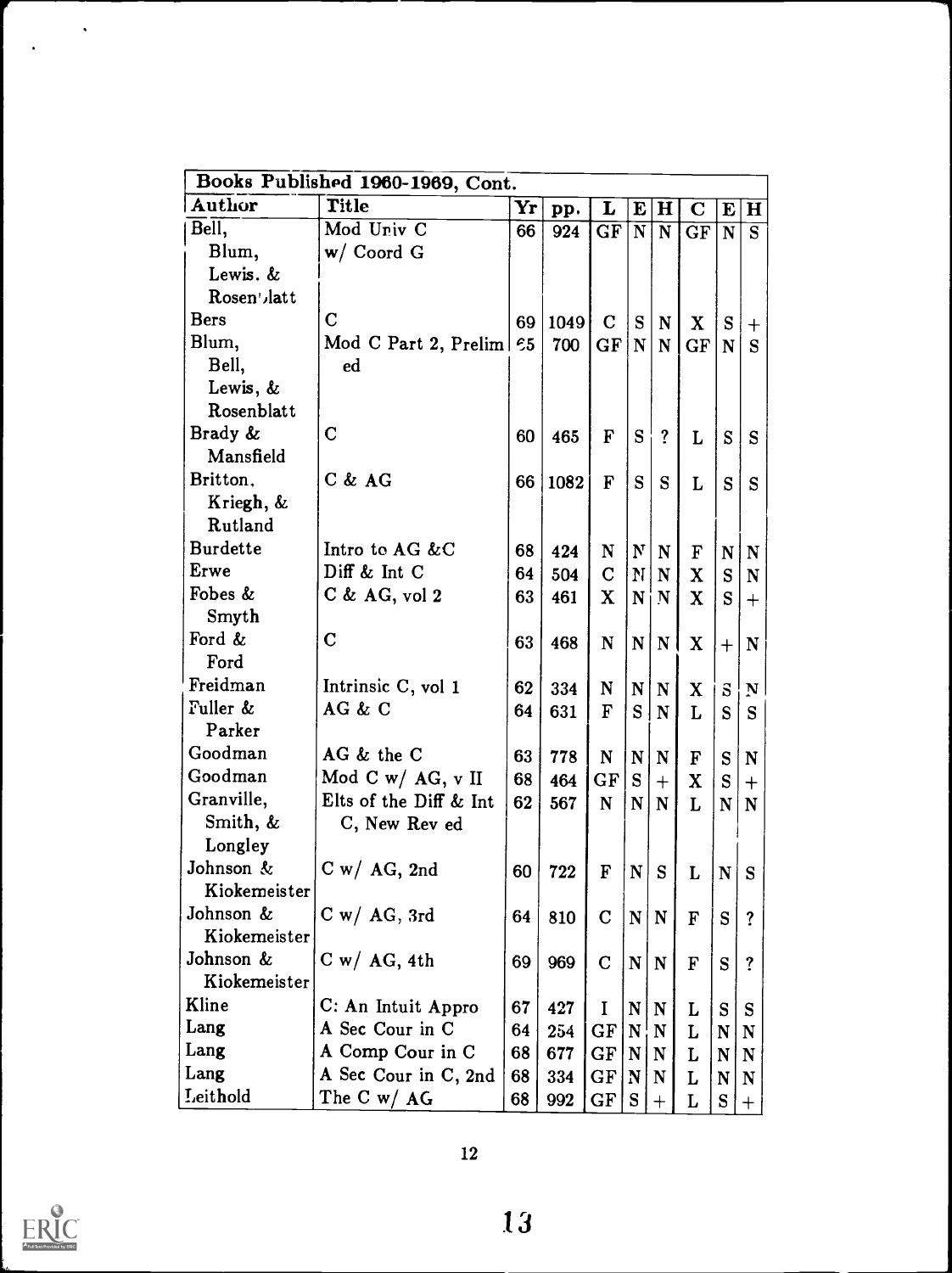| Books Published 1960-1969 Cont. |                                  |               |      |              |                |                         |                         |                       |                       |  |
|---------------------------------|----------------------------------|---------------|------|--------------|----------------|-------------------------|-------------------------|-----------------------|-----------------------|--|
| <b>Author</b>                   | <b>Title</b>                     | Yr            | pp.  | L            | E              | $\mathbf H$             | $\mathbf C$             | E                     | $\bf H$               |  |
| Lightstone                      | Concepts of $\overline{C, v}$ II | 66            | 512  | GF           | $\overline{s}$ | $\overline{\mathbf{s}}$ | $\overline{\mathbf{L}}$ | $\overline{\text{N}}$ | $\overline{\text{s}}$ |  |
| Love &                          | Diff & Int C, $6th$              | 62            | 596  | $\mathbf I$  | N              | N                       | L                       | N                     | N                     |  |
| Rainville                       |                                  |               |      |              |                |                         |                         |                       |                       |  |
| Mainardi &                      | C & Its Appl                     | 63            | 542  | $\mathbf N$  | N              | N                       | L                       | N                     | $\mathbf N$           |  |
| <b>Barkan</b>                   |                                  |               |      |              |                |                         |                         |                       |                       |  |
| Moise                           | $\mathbf C$                      | 67            | 803  | F            | N              | S                       | L                       | S                     | S                     |  |
| Morrey                          | Univ $C w/AG$                    | 62            | 768  | F            | N              | N                       | L                       | $\mathbf N$           | $\mathbf N$           |  |
| Munroe                          | Mod Multi-dim C                  | 63            | 400  | $\mathbf F$  | S              | ${\bf S}$               | L                       | S                     | S                     |  |
| Olmsted                         | C w/ AG, vol II                  | 66            | 669  | GF           | S              | ${\bf S}$               | $\mathbf X$             | S                     | S                     |  |
| Ostrowski                       | Diff & Int C                     | 68            | 639  | N            | N              | N                       | $\mathbf{F}$            | N                     | $\mathbf N$           |  |
| Pease &                         | C w / AG                         | 69            | 1084 | $\mathbf I$  | N              | N                       | L                       | S                     | $\mathbf N$           |  |
| Wadsworth                       |                                  |               |      |              |                |                         |                         |                       |                       |  |
| Protter &                       | Coll C w/ $AG$                   | 64            | 911  | $\mathbf F$  | N              | N                       | L                       | N                     | $\mathbf N$           |  |
| Morey                           |                                  |               |      |              |                |                         |                         |                       |                       |  |
| Protter &                       | Mod Math Analy &                 | 64            | 800  | $\mathbf F$  | $\mathbf N$    | N                       | $\mathbf{L}$            | $\mathbf N$           | N                     |  |
| Morey                           | AG                               |               |      |              |                |                         |                         |                       |                       |  |
| Protter &                       | C for Coll Stud                  | 67            | 730  | F            | N              | ${\bf N}$               | L                       | N                     | N                     |  |
| Morey                           |                                  |               |      |              |                |                         |                         |                       |                       |  |
| Purcell                         | C w / AG                         | 65            | 858  | GF           | S              | $\boldsymbol{+}$        | L                       | S                     | S                     |  |
| Randolph                        | C & AG, 2nd                      | 65            | 637  | GF           | $+$            | $^{+}$                  | L                       | S                     | S                     |  |
| Rees &                          | Calc $w/AG$                      | 69            | 629  | $\mathbf I$  | N              | ${\bf N}$               | $\mathbf{F}$            | N                     | ${\bf N}$             |  |
| <b>Sparks</b>                   |                                  |               |      |              |                |                         |                         |                       |                       |  |
| Schwartz                        | AG & C                           | $\mathcal{C}$ | 875  | F            | S              | S                       | $\mathbf L$             | S                     | ${\bf S}$             |  |
| Schwartz                        | $C$ & AG, 2nd                    | 67            | 1022 | $\mathbf F$  | S              | S                       | L                       | S                     | S                     |  |
| Silverman                       | Mod C & AG                       | 69            | 1049 | F            | ?              |                         | L                       | ${\bf S}$             | S                     |  |
| Smirnov                         | Higher M, v I, C                 | 64            | 556  | I            | S              | N                       | L                       | N                     | $\mathbf N$           |  |
| Smith                           | C w / AG                         | 69            | 926  | F            | S              | S                       | L                       | N                     | $\mathbf N$           |  |
| <b>Stein</b>                    | C in the Fir 3 Dim               | 67            | 627  | GF           | N              | N                       | L                       | $\mathbf N$           | N                     |  |
| Taylor &                        | University C                     | 62            | 786  | GF           | S              | S                       | L                       | N                     | N                     |  |
| Wade                            |                                  |               |      |              |                |                         |                         |                       |                       |  |
| Thomas                          | $C$ & AG, 3rd                    | 60            | 1022 | N            | N              | $\mathbf N$             |                         | S                     | ?                     |  |
| Thomas                          | C, 2nd                           | 61            | 863  | $\mathbf N$  | $\mathbf N$    | $\mathbf N$             | $\bf{I}$                | S                     | ?                     |  |
| Thomas                          | C & AG, 4th                      | 68            | 830  | $\mathbf N$  | $\mathbf N$    | $\mathbf N$             | $\bf{I}$                | S                     | ?                     |  |
| Thurston                        | C for Eng $&$ Sci, $v$ 2         | 63            | 208  | F            | N              | S.                      | L                       | N                     | N                     |  |
| Tierney                         | $C$ & $AG$                       | 68            | 654  | GF           | S              | $^{+}$                  | $\mathbf{X}$            | S                     | S                     |  |
| Toralballa                      | $C w / AG &$ Lin Alg             | 67            | 935  | GF           | $\mathbf N$    | $\mathbf N$             | $\mathbf{X}$            | $\mathbf N$           | $\mathbf N$           |  |
| Wilf                            | $C$ & Lin Alg                    | 66            | 422  | $\mathbf F$  | S              | $\mathbf N$             | L                       | $\mathbf N$           | S                     |  |
| Youse                           | C w / AG                         | 68            | 425  | $\mathbf{X}$ | N              | N                       | L                       | S                     | ${\bf N}$             |  |
|                                 |                                  |               |      |              |                |                         |                         |                       |                       |  |



 $\langle \rangle$ 

 $\ddot{\phantom{1}}$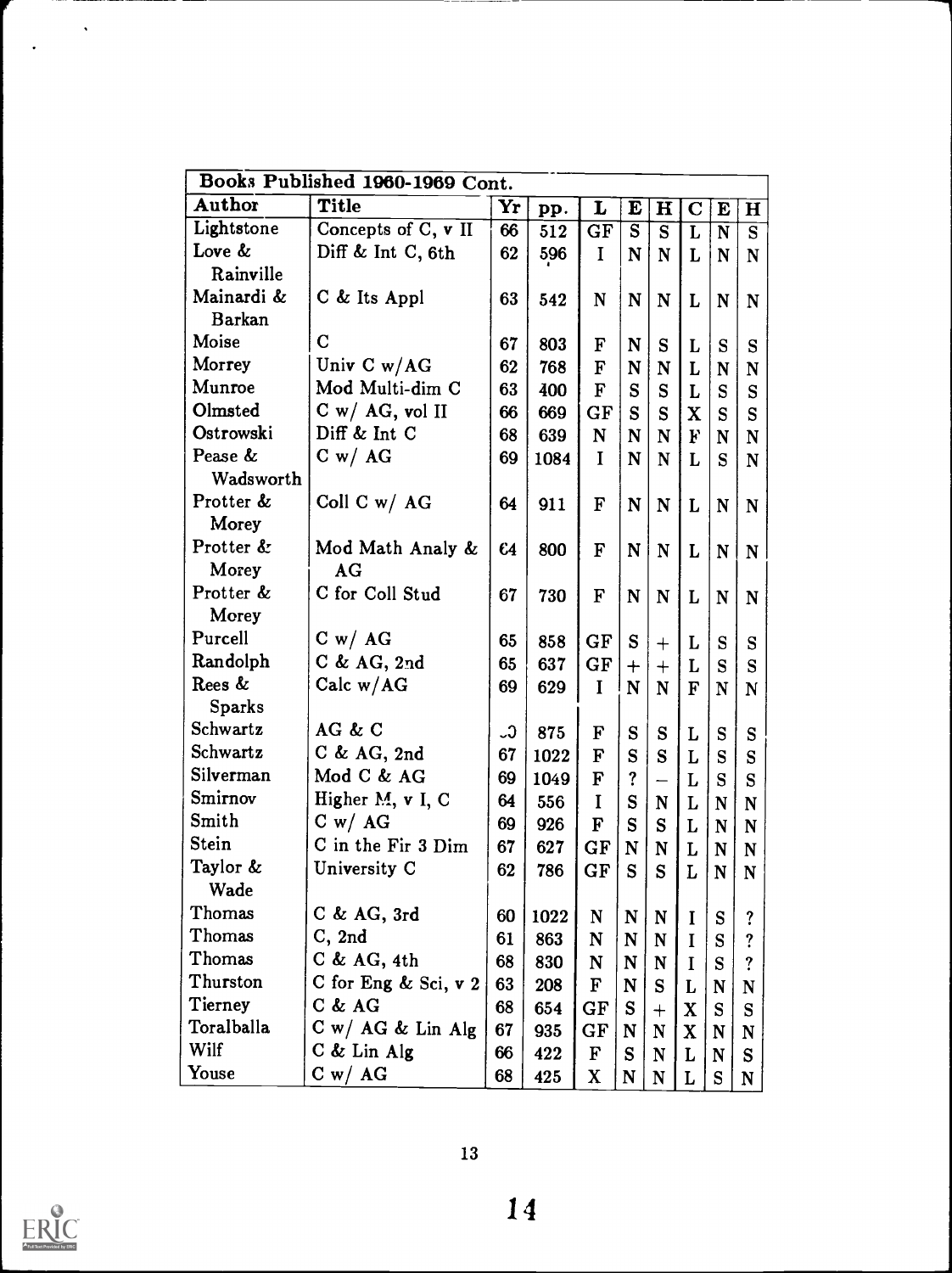|                                     | Books Published 1970-1979<br>$(Sample Size = 60)$ |                    |      |              |                         |                         |              |                |              |  |
|-------------------------------------|---------------------------------------------------|--------------------|------|--------------|-------------------------|-------------------------|--------------|----------------|--------------|--|
| Author                              | <b>Title</b>                                      | $\mathbf{Yr} \,  $ | pp.  | L            | $\mathbf{E}$            | $\mathbf H$             | $\bf C$      | $\mathbf{E}$   | H            |  |
| Bartle &<br>Tulcea                  | Honors C                                          | 70                 | 900  | GF           | $\overline{\mathbf{s}}$ | $\overline{\mathbf{s}}$ | $\mathbf{L}$ | $\overline{s}$ | <sub>S</sub> |  |
| Buck &<br>Wilcox                    | C of Sev Var                                      | 71                 | 343  | $\mathbf C$  | $\mathbf{N}$            | N                       | $\mathbf{X}$ | S              | $+$          |  |
| Chover                              | The Green Bk of C                                 | 72                 | 761  | $\mathbf{F}$ | $\mathbf N$             | N                       | L            | N              | N            |  |
| Clarke                              | $C$ & $AG$                                        | 74                 | 942  | GF           | S                       | $+$                     | L            | S              | $+$          |  |
| Courant &<br>John                   | Intro to C & Analy,<br>v II                       | 74                 | 977  | $GF \vert$   | $+ $                    | $+$                     | GF           | $^{+}$         | $+$          |  |
| Curtis                              | Multivar <sub>C</sub>                             | 72                 | 436  | $\mathbf F$  | N                       | N                       | L            | ${\bf S}$      | S            |  |
| Fisher &<br>Ziebur                  | $C$ & AG, 3rd                                     | 75                 | 830  | $\mathbf{F}$ | $\mathbf N$             | N                       | L            | S              | ?            |  |
| Flanders &<br>Price                 | C w / AG                                          | 78                 | 1055 | $\mathbf N$  | $\mathbf{N}$            | N                       | X            | S              | S            |  |
| Flanders,<br>Korfhage, &<br>Price   | $\mathbf C$                                       | 70                 | 986  | $\mathbf N$  | $\mathbf{N}$            | $\mathbf N$             | $\bf{I}$     | $\mathbf N$    | $\mathbf N$  |  |
| Flanders,<br>Korfhage, &<br>Price   | A 2nd Course in C                                 | 74                 | 699  | $\mathbf N$  | $\mathbf{N}$            | $\mathbf N$             | X            | S              | S            |  |
| Flanigan &<br>Kazdan                | C Two: Lin & Non-<br>Lin Fcns                     | 71                 | 458  | I            | $\mathbf N$             | S                       | X            | S              | S            |  |
| Fraleigh                            | C: A Lin Appro, $vI$                              | 71                 | 670  | GF           | ${\bf S}$               | $+$                     | X            | $\mathbf N$    | $\mathbf N$  |  |
| Gillman &<br>McDowell               | $\mathbf C$                                       | 73                 | 674  | $\mathbf{F}$ | $\mathbf N$             | $\mathbf N$             | GF           | S              | $\mathbf N$  |  |
| Gillman &<br><b>McDowell</b>        | C, 2nd                                            | 78                 | 913  | $\mathbf F$  |                         | $N \mid N$              | L            | $\mathbf N$    | $\mathbf N$  |  |
| Goffman                             | The C: An Intro                                   | 71                 | 457  | $\mathbf F$  | N                       |                         | L            | ${\bf S}$      | S            |  |
| Goodman                             | AG & the C, 3rd                                   | 74                 | 1052 | F            | S                       | ?                       | L            | S              | S            |  |
| Greenspan &<br><b>Benney</b>        | C: An Intro to Appl<br>Math                       | 73                 | 795  | $\mathbf N$  |                         | N N                     | F            | S              | ${\bf S}$    |  |
| Grossman                            | $\mathbf C$                                       |                    |      |              |                         |                         |              |                |              |  |
|                                     |                                                   | 77                 | 1158 | $\mathbf F$  | S                       |                         | L            | S              |              |  |
| Hocking                             | $C w /$ Lin Alg                                   | 70                 | 882  | GF           | S                       | $+$                     | L            | S              | $+$          |  |
| Johnson,<br>Kiokemeister,<br>& Wolk | $J \& K's C w / AG,$<br>5th                       | 74                 | 849  | $\mathbf{F}$ | S                       |                         | $\mathbf{X}$ | S              | $+$          |  |
| Johnson,<br>Kiokemeister,<br>& Wolk | $C w / AG$ , 6th                                  | 78                 | 781  | $\mathbf F$  | S                       |                         | $\mathbf{X}$ | S              | $+$          |  |



 $\sim$ 

 $\mathbb{R}^2$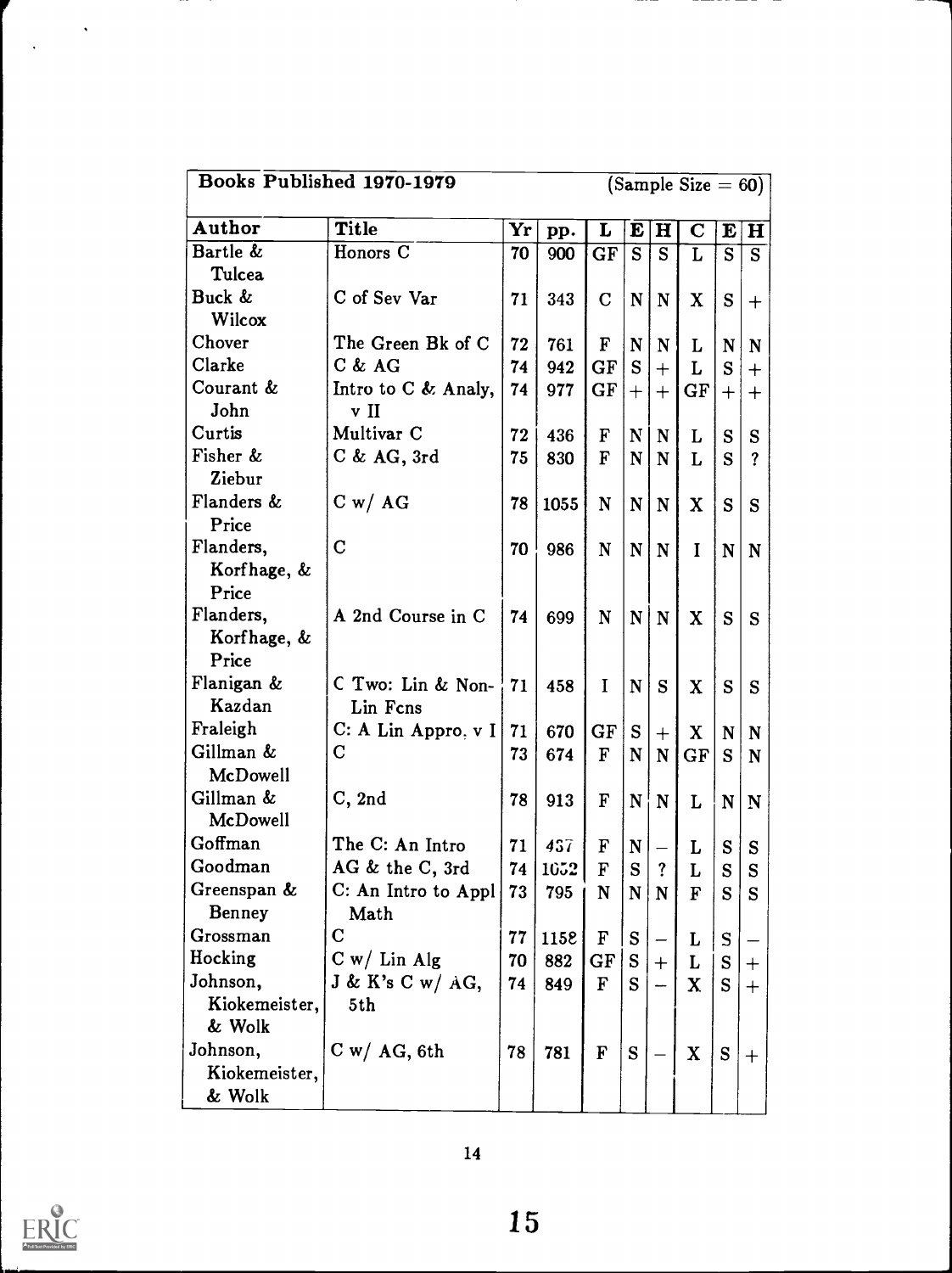| Author<br><b>Title</b><br>Yr<br>$\mathbf H$<br>E<br>L<br>E<br>$\mathbf C$<br>$\mathbf H$<br>pp.<br>Kaplan &<br>C & Lin Alg, Vol II<br>$\overline{\mathbf{F}}$<br>71<br>$\overline{\mathbf{N}}$<br>$\overline{s}$<br>$\overline{\mathbf{s}}$<br>581<br>$\mathbf{F}$<br>S |
|-------------------------------------------------------------------------------------------------------------------------------------------------------------------------------------------------------------------------------------------------------------------------|
|                                                                                                                                                                                                                                                                         |
|                                                                                                                                                                                                                                                                         |
| Lewis                                                                                                                                                                                                                                                                   |
| Keisler<br>Ele C<br>76<br>969<br>N<br>N<br>N<br>F<br>S<br>S                                                                                                                                                                                                             |
| Kline<br>C, 2nd<br>77<br>959<br>I<br>N<br>S<br>S<br>N<br>L                                                                                                                                                                                                              |
| Kolman &<br>Ele Multivar C<br>71<br>GF<br>510<br>X<br>$^{+}$<br>$^{+}$<br>$\bm{+}$<br>$\mathrm{+}$                                                                                                                                                                      |
| Trench                                                                                                                                                                                                                                                                  |
| Lang<br>C of Sev Var<br>73<br>384<br>N<br>$\mathbf{N}$<br>$\bf{I}$<br>N<br>$\mathbf N$<br>N                                                                                                                                                                             |
| Leithold<br>The C w/ AG, 2nd<br>72<br>1080<br>GF<br>S<br>L<br>S<br>$^{+}$<br>$^{+}$                                                                                                                                                                                     |
| Leithold<br>The C w/ $AG$ , 3rd<br>76<br>1118<br>GF<br>S<br>L<br>S<br>$^{+}$<br>$^{+}$                                                                                                                                                                                  |
| Loomis<br>$\mathbf C$<br>74<br>1038<br>$\mathbf N$<br>$\mathbf N$<br>${\bf N}$<br>N<br>$\bf{I}$<br>N                                                                                                                                                                    |
| Lynch,<br>C w/ Comput Appl<br>73<br>975<br>$\mathbf x$<br>$\mathbf N$<br>$\mathbf{F}$<br>S<br>S<br>S                                                                                                                                                                    |
| Ostberg, &                                                                                                                                                                                                                                                              |
| Kuller                                                                                                                                                                                                                                                                  |
| McAloon &<br>C, v I BCD<br>72<br>$\mathbf F$<br>S<br>$\mathbf{F}$<br>S<br>S<br>—                                                                                                                                                                                        |
| Tromba                                                                                                                                                                                                                                                                  |
| Moise<br>C, 2nd<br>72<br>777<br>F<br>${\bf N}$<br>S<br>S<br>L<br>N                                                                                                                                                                                                      |
| Munem &<br>$C w / AG$ , 2nd<br>78<br>F<br>S<br>?<br>1015<br>L<br>S<br>S                                                                                                                                                                                                 |
| Foulis                                                                                                                                                                                                                                                                  |
| $\mathbf C$<br>Munroe<br>70<br>772<br>F<br>S<br>$\bf L$<br>S<br>S<br>S                                                                                                                                                                                                  |
| Osserman<br>Two-Dim C<br>77<br>473<br>F<br>N<br>S<br>S<br>S<br>L                                                                                                                                                                                                        |
| Protter &<br>College C w/ $AG$ ,<br>F<br>70<br>1068<br>$\mathbf N$<br>S<br>L<br>S<br>N                                                                                                                                                                                  |
| Morrey<br>2nd                                                                                                                                                                                                                                                           |
| Protter &<br>$C w / AG$ , a 2nd<br>71<br>F<br>680<br>N<br>S<br>S<br>L<br>$\mathbf N$                                                                                                                                                                                    |
| Morrey<br>Course                                                                                                                                                                                                                                                        |
| Protter &<br>C for Coll Stud, 2nd<br>73<br>947<br>F<br>$\mathbf S$<br>L<br>N<br>S<br>N                                                                                                                                                                                  |
| Morey                                                                                                                                                                                                                                                                   |
| Protter &<br>College C w/ $AG$ ,<br>77<br>858<br>F<br>$\mathbf N$<br>S<br>L<br>S<br>N                                                                                                                                                                                   |
| Morrey<br>3rd                                                                                                                                                                                                                                                           |
| Riddle<br>$C$ & AG, 2nd<br>74<br>854<br>GF<br>${\bf S}$<br>S<br>X<br>N<br>N                                                                                                                                                                                             |
| Rodin<br>C w / AG<br>70<br>751<br>GF<br>S<br>$\mathbf N$<br>N<br>Г<br>N                                                                                                                                                                                                 |
| Salas &<br>C: One & Sev Var<br>71<br>811<br>GF<br>${\bf N}$<br>$\mathbf N$<br>L<br>S<br>N                                                                                                                                                                               |
| Hille                                                                                                                                                                                                                                                                   |
| Salas &<br>C: One & Sev Var,<br>74<br>GF<br>909<br>N<br>N<br>L<br>S<br>$\mathbf N$                                                                                                                                                                                      |
| Hille<br>2nd                                                                                                                                                                                                                                                            |
| Salas &<br>C: One & Sev Var,<br>78<br>962<br>F<br>N<br>N<br>L<br>S<br>N                                                                                                                                                                                                 |
| Hille<br>3rd                                                                                                                                                                                                                                                            |
| Schwartz<br>$C$ & AG, 3rd<br>74<br>1155<br>S<br>S<br>F<br>S<br>L<br>S                                                                                                                                                                                                   |
| <b>Seeley</b><br>C of Sev Var<br>70<br>295<br>F<br>S<br>S<br>S<br>F<br>S                                                                                                                                                                                                |
| <b>Seeley</b><br>C of One & Sev Var<br>73<br>1030<br>F<br>${\bf S}$<br>S<br>F<br>${\bf S}$<br>${\bf S}$                                                                                                                                                                 |

 $\bullet$ 



 $\ddot{\phantom{0}}$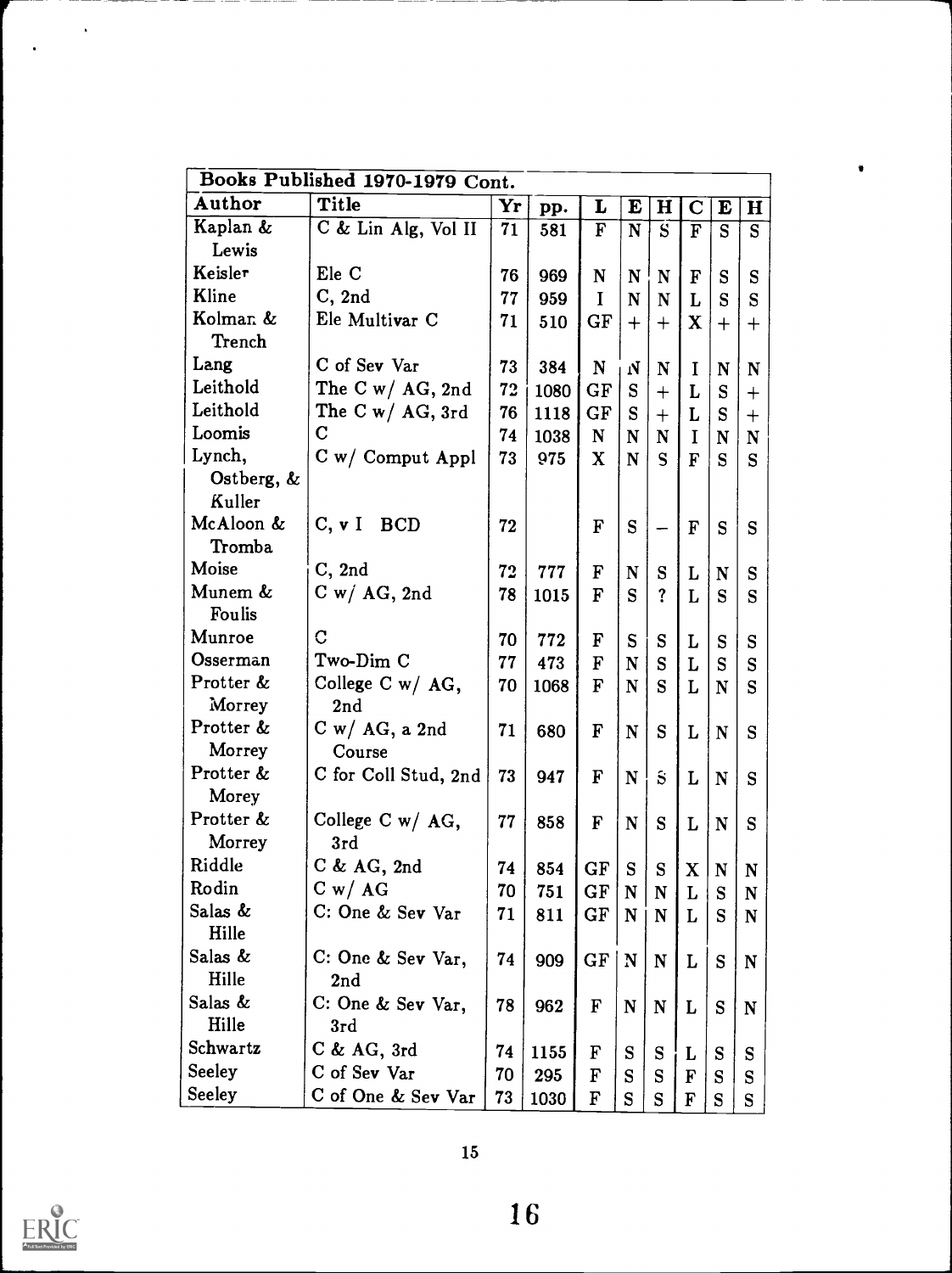| Author<br><b>Title</b><br>Yr<br>L<br>$\mathbf{E}$<br>$\mathbf H$<br>$\mathbf C$<br>pp.<br>E<br>$\mathbf H$<br>Shapiro &<br>Elements of C<br>70<br>$\overline{\mathbf{X}}$<br>S<br>285<br>S<br>$\mathbf N$<br>L<br>$\mathbf N$<br>Whitney<br>Shenk<br>$C$ & $AG$<br>77<br>$90$ .<br>${\bf S}$<br>F<br>L<br>N<br>N<br>Shenk<br>$C$ & AG, 2nd<br>79<br>S<br>1021<br>GF<br>L<br>$\mathbf N$<br>N<br>$+$<br>Simon<br>C<br>67<br>639<br>$\mathbf{F}$<br>$\mathbf X$<br>${\bf N}$<br>S<br>—<br>$+$<br>Stein<br>$C$ & $AG$<br>73<br>1078<br>$\mathbf N$<br>${\bf N}$<br>$\mathbf N$<br>$\mathbf I$<br>${\bf N}$<br>N<br>Stein<br>$C$ & AG, 2nd<br>77<br>N<br>1008<br>N<br>$\mathbf N$<br>I<br>N<br>N<br>Swokowski<br>C w / AG<br>75<br>864<br>F<br>S<br>L<br>?<br>N<br>—<br>Swokowski<br>$C w / AG$ , 2nd<br>${\bf S}$<br>79<br>1101<br>GF<br>L<br>$\mathbf N$<br>S<br>$+$<br>Thomas<br>$C$ & AG, Alt<br>72<br>1048<br>N<br>?<br>N<br>$\mathbf N$<br>I<br>S<br>Thomas &<br>$C$ & AG, 5th<br>79<br>975<br>$\mathbf N$<br>$\mathbf N$<br>S<br>?<br>L<br>Finney<br>Tierney<br>$C$ & AG, 2nd<br>72<br>GF<br>703<br>X<br>S<br>S<br>$^{+}$<br>$^{+}$<br>Tierney<br>$C$ & AG, 3rd<br>75<br>733<br>GF<br>${\bf S}$<br>$\mathbf X$<br>S<br>S<br>$+$<br>Trench &<br>Multivar $C w / Lin$<br>72<br>769<br>GF<br>L<br>S<br>$+$<br>$+$<br>$+$<br>Kolman<br>Alg & Series<br><b>Books Published From 1980</b><br>$(Sample Size = 40)$<br>Anton<br>C w / AG<br>80<br>1245<br>F<br>S<br>$\overline{?}$<br>${\bf S}$<br>L<br>Anton<br>$C w / AG$ , 2nd<br>1262<br>F<br>S<br>${\bf S}$<br>84<br>L<br>${\bf S}$<br>S<br>Corwin &<br>Multivar <sub>C</sub><br>82<br>535<br>$\mathbf N$<br>$\mathbf N$<br>$\mathbf X$<br>S<br>S<br>$\mathbf N$<br>Szczarba<br>Edwards &<br>$C$ & $AG$<br>82<br>GF<br>${\bf S}$<br>911<br>L<br>S<br>$\mathbf N$<br>$+$<br>Penney<br>Edwards &<br>$C$ & AG, 2nd<br>86<br>GF<br>S<br>1099<br>L<br>S<br>S<br>$^{+}$<br>Penney<br>Ellis &<br>$C w / AG$ , 2nd<br>82<br>GF<br>S<br>1039<br>L<br>S<br>$^{+}$<br>$^{+}$<br>Gulick<br>Ellis &<br>$C w / AG$ , 3rd<br>86<br>GF<br>1071<br>S<br>L<br>S<br>$\mathrm{+}$<br>$^{+}$<br>Gulick<br>Fraleigh<br>C w / AG<br>80<br>878<br>N<br>${\bf N}$<br>$\mathbf N$<br>N<br>F<br>N<br>Gillett<br>$C$ & $AG$<br>81<br>919<br>$\mathbf N$<br>N<br>L<br>${\bf S}$<br>N<br>N<br>Gillett<br>$C$ & AG, 2nd<br>84<br>988<br>N<br>${\bf N}$<br>S<br>$\mathbf N$<br>L<br>N<br>Goodman &<br>C: Concepts &<br>81<br><b>FA</b><br>S<br>1047<br>$\overline{\mathbf{?}}$<br>L<br>S<br>$\mathbf N$<br>Saff<br>Calculations<br>Grossman<br>C, 2nd<br>81<br>F<br>${\bf S}$<br>1167<br>L<br>S<br>S<br>Grossman<br>$C_{\text{3rd}}$<br>84<br>1359<br>${\bf S}$<br>F<br>L<br>S<br>S<br>Lang<br>86 | Books Published 1970-1979 Cont. |     |   |   |             |   |           |   |
|-------------------------------------------------------------------------------------------------------------------------------------------------------------------------------------------------------------------------------------------------------------------------------------------------------------------------------------------------------------------------------------------------------------------------------------------------------------------------------------------------------------------------------------------------------------------------------------------------------------------------------------------------------------------------------------------------------------------------------------------------------------------------------------------------------------------------------------------------------------------------------------------------------------------------------------------------------------------------------------------------------------------------------------------------------------------------------------------------------------------------------------------------------------------------------------------------------------------------------------------------------------------------------------------------------------------------------------------------------------------------------------------------------------------------------------------------------------------------------------------------------------------------------------------------------------------------------------------------------------------------------------------------------------------------------------------------------------------------------------------------------------------------------------------------------------------------------------------------------------------------------------------------------------------------------------------------------------------------------------------------------------------------------------------------------------------------------------------------------------------------------------------------------------------------------------------------------------------------------------------------------------------------------------------------------------------------------------------------------------------------------------------------------------------------------------------------------------------------------------------------------------------------------------------------------------------------------------------------------------------------------------------------------------------------------------------------------------------|---------------------------------|-----|---|---|-------------|---|-----------|---|
|                                                                                                                                                                                                                                                                                                                                                                                                                                                                                                                                                                                                                                                                                                                                                                                                                                                                                                                                                                                                                                                                                                                                                                                                                                                                                                                                                                                                                                                                                                                                                                                                                                                                                                                                                                                                                                                                                                                                                                                                                                                                                                                                                                                                                                                                                                                                                                                                                                                                                                                                                                                                                                                                                                                   |                                 |     |   |   |             |   |           |   |
|                                                                                                                                                                                                                                                                                                                                                                                                                                                                                                                                                                                                                                                                                                                                                                                                                                                                                                                                                                                                                                                                                                                                                                                                                                                                                                                                                                                                                                                                                                                                                                                                                                                                                                                                                                                                                                                                                                                                                                                                                                                                                                                                                                                                                                                                                                                                                                                                                                                                                                                                                                                                                                                                                                                   |                                 |     |   |   |             |   |           |   |
|                                                                                                                                                                                                                                                                                                                                                                                                                                                                                                                                                                                                                                                                                                                                                                                                                                                                                                                                                                                                                                                                                                                                                                                                                                                                                                                                                                                                                                                                                                                                                                                                                                                                                                                                                                                                                                                                                                                                                                                                                                                                                                                                                                                                                                                                                                                                                                                                                                                                                                                                                                                                                                                                                                                   |                                 |     |   |   |             |   |           |   |
|                                                                                                                                                                                                                                                                                                                                                                                                                                                                                                                                                                                                                                                                                                                                                                                                                                                                                                                                                                                                                                                                                                                                                                                                                                                                                                                                                                                                                                                                                                                                                                                                                                                                                                                                                                                                                                                                                                                                                                                                                                                                                                                                                                                                                                                                                                                                                                                                                                                                                                                                                                                                                                                                                                                   |                                 |     |   |   |             |   |           |   |
|                                                                                                                                                                                                                                                                                                                                                                                                                                                                                                                                                                                                                                                                                                                                                                                                                                                                                                                                                                                                                                                                                                                                                                                                                                                                                                                                                                                                                                                                                                                                                                                                                                                                                                                                                                                                                                                                                                                                                                                                                                                                                                                                                                                                                                                                                                                                                                                                                                                                                                                                                                                                                                                                                                                   |                                 |     |   |   |             |   |           |   |
|                                                                                                                                                                                                                                                                                                                                                                                                                                                                                                                                                                                                                                                                                                                                                                                                                                                                                                                                                                                                                                                                                                                                                                                                                                                                                                                                                                                                                                                                                                                                                                                                                                                                                                                                                                                                                                                                                                                                                                                                                                                                                                                                                                                                                                                                                                                                                                                                                                                                                                                                                                                                                                                                                                                   |                                 |     |   |   |             |   |           |   |
|                                                                                                                                                                                                                                                                                                                                                                                                                                                                                                                                                                                                                                                                                                                                                                                                                                                                                                                                                                                                                                                                                                                                                                                                                                                                                                                                                                                                                                                                                                                                                                                                                                                                                                                                                                                                                                                                                                                                                                                                                                                                                                                                                                                                                                                                                                                                                                                                                                                                                                                                                                                                                                                                                                                   |                                 |     |   |   |             |   |           |   |
|                                                                                                                                                                                                                                                                                                                                                                                                                                                                                                                                                                                                                                                                                                                                                                                                                                                                                                                                                                                                                                                                                                                                                                                                                                                                                                                                                                                                                                                                                                                                                                                                                                                                                                                                                                                                                                                                                                                                                                                                                                                                                                                                                                                                                                                                                                                                                                                                                                                                                                                                                                                                                                                                                                                   |                                 |     |   |   |             |   |           |   |
|                                                                                                                                                                                                                                                                                                                                                                                                                                                                                                                                                                                                                                                                                                                                                                                                                                                                                                                                                                                                                                                                                                                                                                                                                                                                                                                                                                                                                                                                                                                                                                                                                                                                                                                                                                                                                                                                                                                                                                                                                                                                                                                                                                                                                                                                                                                                                                                                                                                                                                                                                                                                                                                                                                                   |                                 |     |   |   |             |   |           |   |
|                                                                                                                                                                                                                                                                                                                                                                                                                                                                                                                                                                                                                                                                                                                                                                                                                                                                                                                                                                                                                                                                                                                                                                                                                                                                                                                                                                                                                                                                                                                                                                                                                                                                                                                                                                                                                                                                                                                                                                                                                                                                                                                                                                                                                                                                                                                                                                                                                                                                                                                                                                                                                                                                                                                   |                                 |     |   |   |             |   |           |   |
|                                                                                                                                                                                                                                                                                                                                                                                                                                                                                                                                                                                                                                                                                                                                                                                                                                                                                                                                                                                                                                                                                                                                                                                                                                                                                                                                                                                                                                                                                                                                                                                                                                                                                                                                                                                                                                                                                                                                                                                                                                                                                                                                                                                                                                                                                                                                                                                                                                                                                                                                                                                                                                                                                                                   |                                 |     |   |   |             |   |           |   |
|                                                                                                                                                                                                                                                                                                                                                                                                                                                                                                                                                                                                                                                                                                                                                                                                                                                                                                                                                                                                                                                                                                                                                                                                                                                                                                                                                                                                                                                                                                                                                                                                                                                                                                                                                                                                                                                                                                                                                                                                                                                                                                                                                                                                                                                                                                                                                                                                                                                                                                                                                                                                                                                                                                                   |                                 |     |   |   |             |   |           |   |
|                                                                                                                                                                                                                                                                                                                                                                                                                                                                                                                                                                                                                                                                                                                                                                                                                                                                                                                                                                                                                                                                                                                                                                                                                                                                                                                                                                                                                                                                                                                                                                                                                                                                                                                                                                                                                                                                                                                                                                                                                                                                                                                                                                                                                                                                                                                                                                                                                                                                                                                                                                                                                                                                                                                   |                                 |     |   |   |             |   |           |   |
|                                                                                                                                                                                                                                                                                                                                                                                                                                                                                                                                                                                                                                                                                                                                                                                                                                                                                                                                                                                                                                                                                                                                                                                                                                                                                                                                                                                                                                                                                                                                                                                                                                                                                                                                                                                                                                                                                                                                                                                                                                                                                                                                                                                                                                                                                                                                                                                                                                                                                                                                                                                                                                                                                                                   |                                 |     |   |   |             |   |           |   |
|                                                                                                                                                                                                                                                                                                                                                                                                                                                                                                                                                                                                                                                                                                                                                                                                                                                                                                                                                                                                                                                                                                                                                                                                                                                                                                                                                                                                                                                                                                                                                                                                                                                                                                                                                                                                                                                                                                                                                                                                                                                                                                                                                                                                                                                                                                                                                                                                                                                                                                                                                                                                                                                                                                                   |                                 |     |   |   |             |   |           |   |
|                                                                                                                                                                                                                                                                                                                                                                                                                                                                                                                                                                                                                                                                                                                                                                                                                                                                                                                                                                                                                                                                                                                                                                                                                                                                                                                                                                                                                                                                                                                                                                                                                                                                                                                                                                                                                                                                                                                                                                                                                                                                                                                                                                                                                                                                                                                                                                                                                                                                                                                                                                                                                                                                                                                   |                                 |     |   |   |             |   |           |   |
|                                                                                                                                                                                                                                                                                                                                                                                                                                                                                                                                                                                                                                                                                                                                                                                                                                                                                                                                                                                                                                                                                                                                                                                                                                                                                                                                                                                                                                                                                                                                                                                                                                                                                                                                                                                                                                                                                                                                                                                                                                                                                                                                                                                                                                                                                                                                                                                                                                                                                                                                                                                                                                                                                                                   |                                 |     |   |   |             |   |           |   |
|                                                                                                                                                                                                                                                                                                                                                                                                                                                                                                                                                                                                                                                                                                                                                                                                                                                                                                                                                                                                                                                                                                                                                                                                                                                                                                                                                                                                                                                                                                                                                                                                                                                                                                                                                                                                                                                                                                                                                                                                                                                                                                                                                                                                                                                                                                                                                                                                                                                                                                                                                                                                                                                                                                                   |                                 |     |   |   |             |   |           |   |
|                                                                                                                                                                                                                                                                                                                                                                                                                                                                                                                                                                                                                                                                                                                                                                                                                                                                                                                                                                                                                                                                                                                                                                                                                                                                                                                                                                                                                                                                                                                                                                                                                                                                                                                                                                                                                                                                                                                                                                                                                                                                                                                                                                                                                                                                                                                                                                                                                                                                                                                                                                                                                                                                                                                   |                                 |     |   |   |             |   |           |   |
|                                                                                                                                                                                                                                                                                                                                                                                                                                                                                                                                                                                                                                                                                                                                                                                                                                                                                                                                                                                                                                                                                                                                                                                                                                                                                                                                                                                                                                                                                                                                                                                                                                                                                                                                                                                                                                                                                                                                                                                                                                                                                                                                                                                                                                                                                                                                                                                                                                                                                                                                                                                                                                                                                                                   |                                 |     |   |   |             |   |           |   |
|                                                                                                                                                                                                                                                                                                                                                                                                                                                                                                                                                                                                                                                                                                                                                                                                                                                                                                                                                                                                                                                                                                                                                                                                                                                                                                                                                                                                                                                                                                                                                                                                                                                                                                                                                                                                                                                                                                                                                                                                                                                                                                                                                                                                                                                                                                                                                                                                                                                                                                                                                                                                                                                                                                                   |                                 |     |   |   |             |   |           |   |
|                                                                                                                                                                                                                                                                                                                                                                                                                                                                                                                                                                                                                                                                                                                                                                                                                                                                                                                                                                                                                                                                                                                                                                                                                                                                                                                                                                                                                                                                                                                                                                                                                                                                                                                                                                                                                                                                                                                                                                                                                                                                                                                                                                                                                                                                                                                                                                                                                                                                                                                                                                                                                                                                                                                   |                                 |     |   |   |             |   |           |   |
|                                                                                                                                                                                                                                                                                                                                                                                                                                                                                                                                                                                                                                                                                                                                                                                                                                                                                                                                                                                                                                                                                                                                                                                                                                                                                                                                                                                                                                                                                                                                                                                                                                                                                                                                                                                                                                                                                                                                                                                                                                                                                                                                                                                                                                                                                                                                                                                                                                                                                                                                                                                                                                                                                                                   |                                 |     |   |   |             |   |           |   |
|                                                                                                                                                                                                                                                                                                                                                                                                                                                                                                                                                                                                                                                                                                                                                                                                                                                                                                                                                                                                                                                                                                                                                                                                                                                                                                                                                                                                                                                                                                                                                                                                                                                                                                                                                                                                                                                                                                                                                                                                                                                                                                                                                                                                                                                                                                                                                                                                                                                                                                                                                                                                                                                                                                                   |                                 |     |   |   |             |   |           |   |
|                                                                                                                                                                                                                                                                                                                                                                                                                                                                                                                                                                                                                                                                                                                                                                                                                                                                                                                                                                                                                                                                                                                                                                                                                                                                                                                                                                                                                                                                                                                                                                                                                                                                                                                                                                                                                                                                                                                                                                                                                                                                                                                                                                                                                                                                                                                                                                                                                                                                                                                                                                                                                                                                                                                   |                                 |     |   |   |             |   |           |   |
|                                                                                                                                                                                                                                                                                                                                                                                                                                                                                                                                                                                                                                                                                                                                                                                                                                                                                                                                                                                                                                                                                                                                                                                                                                                                                                                                                                                                                                                                                                                                                                                                                                                                                                                                                                                                                                                                                                                                                                                                                                                                                                                                                                                                                                                                                                                                                                                                                                                                                                                                                                                                                                                                                                                   |                                 |     |   |   |             |   |           |   |
|                                                                                                                                                                                                                                                                                                                                                                                                                                                                                                                                                                                                                                                                                                                                                                                                                                                                                                                                                                                                                                                                                                                                                                                                                                                                                                                                                                                                                                                                                                                                                                                                                                                                                                                                                                                                                                                                                                                                                                                                                                                                                                                                                                                                                                                                                                                                                                                                                                                                                                                                                                                                                                                                                                                   |                                 |     |   |   |             |   |           |   |
|                                                                                                                                                                                                                                                                                                                                                                                                                                                                                                                                                                                                                                                                                                                                                                                                                                                                                                                                                                                                                                                                                                                                                                                                                                                                                                                                                                                                                                                                                                                                                                                                                                                                                                                                                                                                                                                                                                                                                                                                                                                                                                                                                                                                                                                                                                                                                                                                                                                                                                                                                                                                                                                                                                                   |                                 |     |   |   |             |   |           |   |
|                                                                                                                                                                                                                                                                                                                                                                                                                                                                                                                                                                                                                                                                                                                                                                                                                                                                                                                                                                                                                                                                                                                                                                                                                                                                                                                                                                                                                                                                                                                                                                                                                                                                                                                                                                                                                                                                                                                                                                                                                                                                                                                                                                                                                                                                                                                                                                                                                                                                                                                                                                                                                                                                                                                   |                                 |     |   |   |             |   |           |   |
|                                                                                                                                                                                                                                                                                                                                                                                                                                                                                                                                                                                                                                                                                                                                                                                                                                                                                                                                                                                                                                                                                                                                                                                                                                                                                                                                                                                                                                                                                                                                                                                                                                                                                                                                                                                                                                                                                                                                                                                                                                                                                                                                                                                                                                                                                                                                                                                                                                                                                                                                                                                                                                                                                                                   |                                 |     |   |   |             |   |           |   |
|                                                                                                                                                                                                                                                                                                                                                                                                                                                                                                                                                                                                                                                                                                                                                                                                                                                                                                                                                                                                                                                                                                                                                                                                                                                                                                                                                                                                                                                                                                                                                                                                                                                                                                                                                                                                                                                                                                                                                                                                                                                                                                                                                                                                                                                                                                                                                                                                                                                                                                                                                                                                                                                                                                                   |                                 |     |   |   |             |   |           |   |
|                                                                                                                                                                                                                                                                                                                                                                                                                                                                                                                                                                                                                                                                                                                                                                                                                                                                                                                                                                                                                                                                                                                                                                                                                                                                                                                                                                                                                                                                                                                                                                                                                                                                                                                                                                                                                                                                                                                                                                                                                                                                                                                                                                                                                                                                                                                                                                                                                                                                                                                                                                                                                                                                                                                   |                                 |     |   |   |             |   |           |   |
|                                                                                                                                                                                                                                                                                                                                                                                                                                                                                                                                                                                                                                                                                                                                                                                                                                                                                                                                                                                                                                                                                                                                                                                                                                                                                                                                                                                                                                                                                                                                                                                                                                                                                                                                                                                                                                                                                                                                                                                                                                                                                                                                                                                                                                                                                                                                                                                                                                                                                                                                                                                                                                                                                                                   |                                 |     |   |   |             |   |           |   |
|                                                                                                                                                                                                                                                                                                                                                                                                                                                                                                                                                                                                                                                                                                                                                                                                                                                                                                                                                                                                                                                                                                                                                                                                                                                                                                                                                                                                                                                                                                                                                                                                                                                                                                                                                                                                                                                                                                                                                                                                                                                                                                                                                                                                                                                                                                                                                                                                                                                                                                                                                                                                                                                                                                                   |                                 |     |   |   |             |   |           |   |
|                                                                                                                                                                                                                                                                                                                                                                                                                                                                                                                                                                                                                                                                                                                                                                                                                                                                                                                                                                                                                                                                                                                                                                                                                                                                                                                                                                                                                                                                                                                                                                                                                                                                                                                                                                                                                                                                                                                                                                                                                                                                                                                                                                                                                                                                                                                                                                                                                                                                                                                                                                                                                                                                                                                   |                                 |     |   |   |             |   |           |   |
|                                                                                                                                                                                                                                                                                                                                                                                                                                                                                                                                                                                                                                                                                                                                                                                                                                                                                                                                                                                                                                                                                                                                                                                                                                                                                                                                                                                                                                                                                                                                                                                                                                                                                                                                                                                                                                                                                                                                                                                                                                                                                                                                                                                                                                                                                                                                                                                                                                                                                                                                                                                                                                                                                                                   |                                 |     |   |   |             |   |           |   |
|                                                                                                                                                                                                                                                                                                                                                                                                                                                                                                                                                                                                                                                                                                                                                                                                                                                                                                                                                                                                                                                                                                                                                                                                                                                                                                                                                                                                                                                                                                                                                                                                                                                                                                                                                                                                                                                                                                                                                                                                                                                                                                                                                                                                                                                                                                                                                                                                                                                                                                                                                                                                                                                                                                                   |                                 |     |   |   |             |   |           |   |
|                                                                                                                                                                                                                                                                                                                                                                                                                                                                                                                                                                                                                                                                                                                                                                                                                                                                                                                                                                                                                                                                                                                                                                                                                                                                                                                                                                                                                                                                                                                                                                                                                                                                                                                                                                                                                                                                                                                                                                                                                                                                                                                                                                                                                                                                                                                                                                                                                                                                                                                                                                                                                                                                                                                   |                                 |     |   |   |             |   |           |   |
|                                                                                                                                                                                                                                                                                                                                                                                                                                                                                                                                                                                                                                                                                                                                                                                                                                                                                                                                                                                                                                                                                                                                                                                                                                                                                                                                                                                                                                                                                                                                                                                                                                                                                                                                                                                                                                                                                                                                                                                                                                                                                                                                                                                                                                                                                                                                                                                                                                                                                                                                                                                                                                                                                                                   | A 1st Cour in C, 5th            | 741 | N | N | $\mathbf N$ | L | ${\bf N}$ | N |



 $\sim$   $\sim$ 

 $\ddot{\phantom{1}}$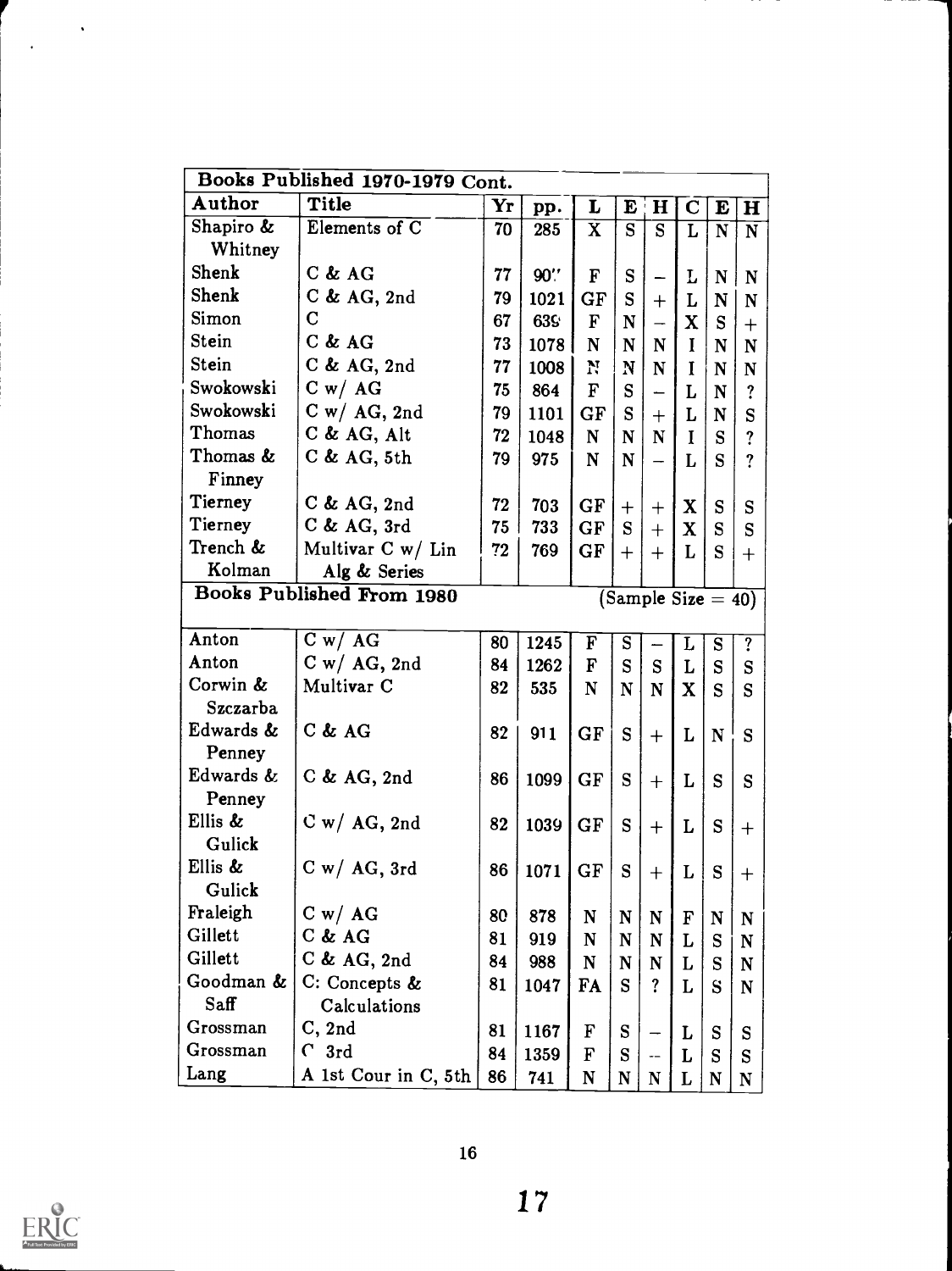| Books Published From 1980 Cont. |                               |    |      |              |             |                    |             |           |                    |  |  |
|---------------------------------|-------------------------------|----|------|--------------|-------------|--------------------|-------------|-----------|--------------------|--|--|
| Author                          | <b>Title</b>                  | Yr | pp.  | L            | E           | $\mathbf H$        | $\mathbf C$ | E         | $\mathbf{H}$       |  |  |
| Larson &                        | C w / AG                      | 82 | 1000 | $\mathbf F$  | S           |                    | L           | S         | S                  |  |  |
| Hostetler                       |                               |    |      |              |             |                    |             |           |                    |  |  |
| Larson &                        | $C w / AG$ , 3rd              | 86 | 1206 | F            | S           |                    | L           | S         | S                  |  |  |
| Hostetler                       |                               |    |      |              |             |                    |             |           |                    |  |  |
| Larson &                        | $C w / AG$ , Alt 3rd          | 86 | 1220 | F            | S           |                    | L           | S         | S                  |  |  |
| Hostetler                       |                               |    |      |              |             |                    |             |           |                    |  |  |
| Leithold                        | $C$ w/ AG, 4th, Pt II         | 81 | 1185 | GF           |             | $^{+}$             | L           | S         | $\bm{+}$           |  |  |
| Leithold                        | The C w/ $AG$ , 5th           | 86 | 1408 | GF           | S           | S                  | L           | S         | S                  |  |  |
| Marsden &<br>Weinstein          | $\bf C$                       | 80 | 1039 | $\mathbf F$  |             |                    | L           | N         | N                  |  |  |
| Marsden &                       | C III, 2nd                    | 85 | 355  | F            | S           | S                  | L           | S         | N                  |  |  |
| Weinstein                       |                               |    |      |              |             |                    |             |           |                    |  |  |
| Mizrahi &<br>Sullivan           | $C$ & $AG$                    | 82 | 1132 | GF           | S           | $+$                | L           | S         | $^{+}$             |  |  |
| Mizrani &                       | $C$ & AG, 2nd                 | 86 | 1223 | $\mathbf F$  | S           |                    | L           | S         | ?                  |  |  |
| Sullivan                        |                               |    |      |              |             |                    |             |           |                    |  |  |
| Munem &<br>Foulis               | $C w / AG$ , 2nd              | 84 | 1118 | F            | S           |                    | L           | S         | S                  |  |  |
| Protter &                       | Intermed C, 2nd               | 85 | 658  | $\mathbf F$  | N           | ${\bf S}$          | L           | N         | S                  |  |  |
| Morey                           |                               |    |      |              |             |                    |             |           |                    |  |  |
| Purcell &                       | $C w / AG$ , 4th              | 84 | 878  | F            | S           | $\ddot{?}$         | GF          | $+$       | S                  |  |  |
| Varberg                         |                               |    |      |              |             |                    |             |           |                    |  |  |
| Riddle                          | $C \nmid \mathcal{E}$ AG, Alt | 84 | 1130 | GF           | S           | ${\bf S}$          | X           | N         | N                  |  |  |
| Salas,                          | C: One & Sev Var              | 86 | 1244 | $\mathbf{F}$ | S           | ?                  | L           | S         | $\mathbf N$        |  |  |
| Hille, &                        | $w/AG$ , 5th                  |    |      |              |             |                    |             |           |                    |  |  |
| Anderson                        |                               |    |      |              |             |                    |             |           |                    |  |  |
| Shenk                           | $C$ & AG, 3rd                 | 84 | 1287 | GF           | $^{+}$      | $^{+}$             | L           | N         | $\mathbf N$        |  |  |
| Shockley                        | $C$ & $AG$                    | 82 | 1211 | GF           | S           | $+$                | L           | S         | $\boldsymbol{+}$   |  |  |
| Silverman                       | C w / AG                      | 85 | 1071 | $\mathbf X$  | S           | $+$                | L           | S         | $^{+}$             |  |  |
| Simmons                         | C w / AG                      | 85 | 971  | N            | N           | N                  | I           | S         | S                  |  |  |
| Stein                           | $C$ & AG, $3rd$               | 82 | 1227 | FA           | $\mathbf N$ | N                  | L           | N         | N                  |  |  |
| Stein                           | $C$ & AG, 4th                 | 87 | 1081 | <b>FA</b>    | N           | N                  | L           | N         | N                  |  |  |
| Stewart                         | $\mathsf C$                   | 37 | 1113 | X            | S           | $^{+}$             | L           | ${\bf S}$ | $\hspace{0.1mm} +$ |  |  |
| Swokowski                       | $C w / AG$ , Alt              | 83 | 1007 | X            | S           | $\hspace{0.1mm} +$ | L           | S         | S                  |  |  |
| Swokowski                       | $C w / AG$ , 3rd              | 84 | 1008 | X            | ${\bf S}$   | $+$                | L           | S         | S                  |  |  |
| Thomas &                        | $C$ & AG, 6th                 | 84 | 1164 | $\mathbf{F}$ | S           |                    | L           | S         | S                  |  |  |
| Finney                          |                               |    |      |              |             |                    |             |           |                    |  |  |
| Trim                            | $C$ & $AG$                    | 83 | 942  | $\mathbf X$  | $+$         | $\ddag$            | L           | S         | $\pm$              |  |  |
| Zill                            | C w / AG                      | 85 | 1007 | $\mathbf F$  |             |                    | L           | ${\bf S}$ |                    |  |  |



 $\mathcal{O}(\frac{1}{2})$ 

 $\mathbb{Z}_2$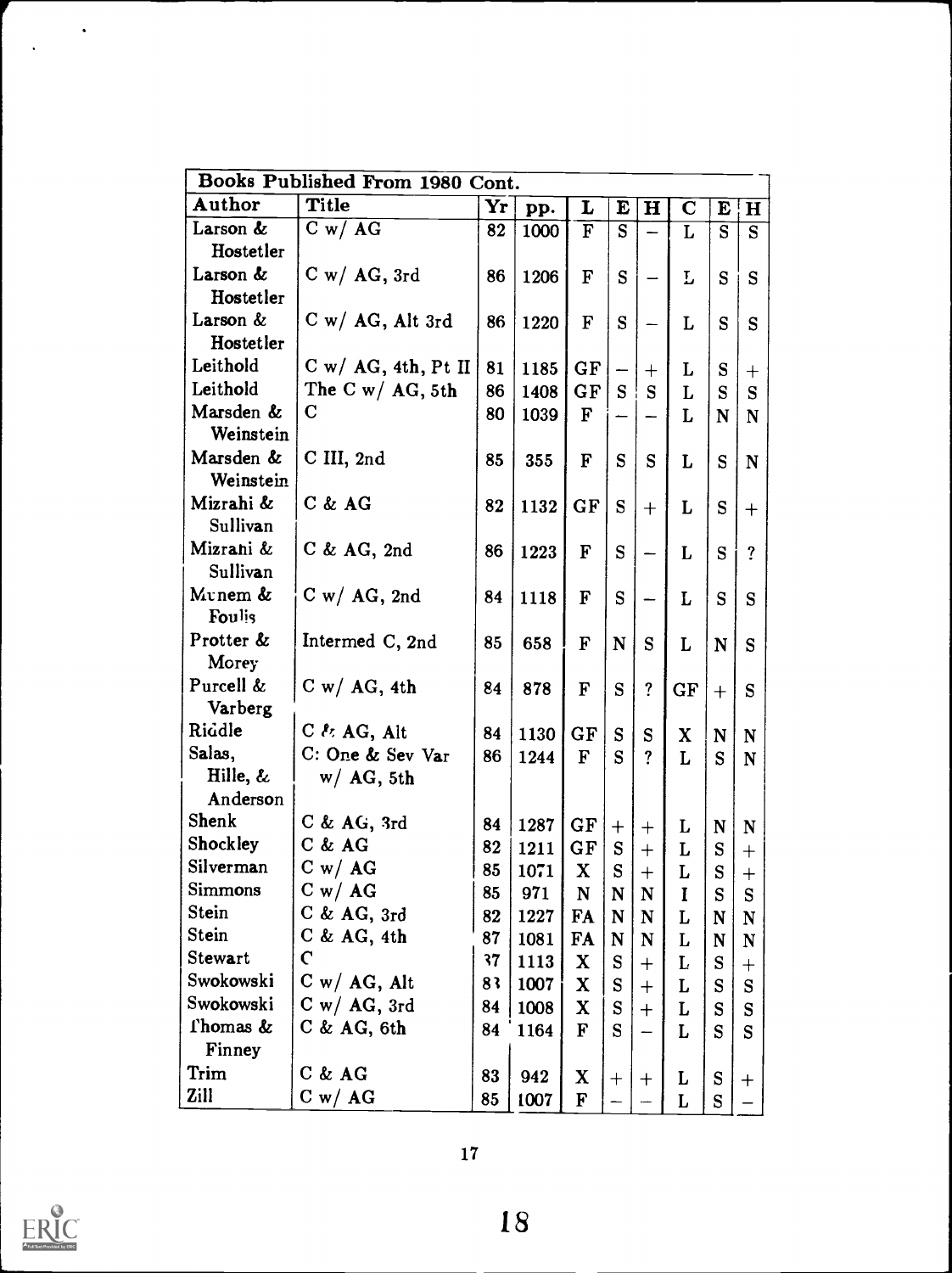#### **REFERENCES**

- 1. L. J. Adams and P. A. White, Analytic Geometry and Calculus, 2nd ed., Oxford Univ. Press, New York, 1968.
- 2. Analytic Geometry and Calculus, Oxford Univ. Press, New York, 1961.
- 3. R. P. Agnew, Calculus: Analytical Geometry and Calculus, with Vectors, McGraw-Hill, New York, 1962.
- 4. H. Anton, Calculus with Analytic Geometry, 2nd ed., John Wiley and Sons, New York, 1984.
- 5. Real Calculus with Analytic Geometry, John Wiley and Sons, New York, 1980.
- 6. T. M. Apostol, Calculus, vol. II, Multi- Variable Calculus and Linear Algebra, with Application to Differential Equations and Probability, 2nd ed., Blaisdell, Waltham, MA, 1969.
- 7. -----, Calculus, vol. II, Calculus of Several Variables with Applications to Probability and Vector Analysis, Blaisdell, New York, 1962.
- 8. H. W. Austin, "Calculus and Its Teaching: An Accumulation Effect," Int. J. Math. Educ. Sci. Technol., 13 (1982) 573-578.
- 9. F. Ayres, Jr, Schaum's Outline of Theory and Pro $b'$   $\rightarrow$  of Differential and Integral Calculus, 2nd ed., Schaum, New York, 1964.
- 10. Schaum's Outline of Theory and Problems of Differential and Integral Calculus, Schaum, New York, 1950.
- 11. H. M. Bacon, Differential and Integral Calculus, 2nd ed., McGraw-Hill, New York, 1955.
- 12. Bifferential and Integral Calculus, McGraw-Hill, New York, 1942.
- 13. R. G. Bartle and C. I. Tulcea, Honors Calculus, Scott, Foresman, Glenview, IL, 1970.
- 14. Calculus, Scott, Foresman, Glenview, IL, 1968.
- 15. S. Bell, J. R. Blum, J. V. Lewis, and J. Rosenblatt, Modern University Calculus with Coordinate Geometry, Holden-Day, San Francisco, 1966.
- 16. L. Bers, Calculus, Holt, Rinehart and Winston, New York, 1969.
- 17. J. R. Blum, S. Bell, J. V. Lewis, and J. Rosenblatt, Modern Calculus Part 2, Prelim. ed., Holden-Day, San Fransisco, 1965.
- 18. W. G. Brady and M. J. Mansfield, Calculus, Little, Brown, Boston, 1960.
- 19. A. J. Briginshaw, "Teaching Undergraduate Analysis," Int. J. Math. Educ. Sci. Technol., 17 (1986) 707-714.
- 20. J. R. Britton, Calculus, Rinehart, New York, 1956.
- 21. J. R. Britton, R. B. Kriegh, and L. W. Rutland, Calculus and Analytic Geometry, W. H. Freeman, San Francisco, 1966.
- 22, R. C. Buck and A. B. Wilcox, Calculus of Several Variables, Houghton Mifflin, Boston, 1971.
- 23. A. C. Burdette, An Introduction to Analytic Geometry and Calculus, Academic Press, New York, 1968.
- 24. R. D. Carmichael and J. H. Weaver, The Calculus, Ginn, Boston, 1927.
- 25. R. D. Carmichael, J. H. Weaver, and L. Lapaz The Calculus, Rev. ed., Ginn, Boston, 1937.
- 26. G. W. Caunt, An Introduction to the Infinitesimal Calculus With Applications to Mechanics and Physics, Oxford at the Clarendon Press, London, 1914.
- 27. J. Chover, The Green Book of Calculus, W. A. Benjamin, Menlo Park, CA, 1972.

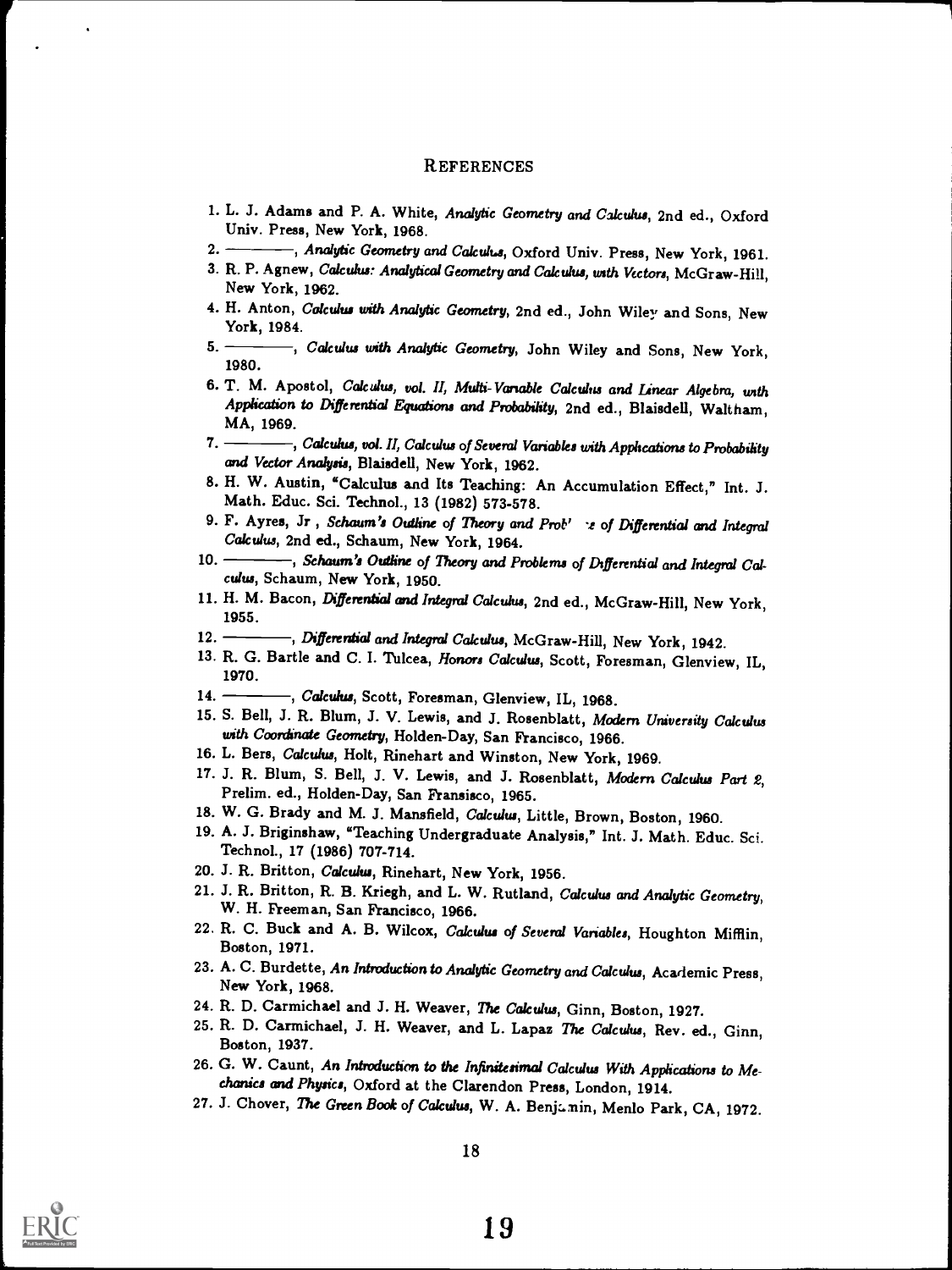- 28. P. S. Clarke, Jr., Calculus and Analytic Geometry, D. C. Heath, Lexington, MA, 1974.
- 29. A. Cohen, Differential and Integral Calculus, D. C. Heath, Beston, 1925.
- 30. L. J. Corwin and R. H. Szczarba, Multivariable Calculus, Marcel Dekker, New York, 1982.
- 31. R. Courant, Differential and Integral Calculus, Volume II, Interscience Publishers, New York, 1936.
- 32. R. Courant and F. John, introduction to Calculus and Analysis, vol. II, John Wiley and Sons, New York, 1974.
- 33. P. C. L urtis, Jr., Multivariate Calculus with Linear Algebra, John Wiley and Sons, New York, 1972.
- 34. R. D. Douglass and S. D. Zeldin, Calculus and Its Applications, Prentice-Hall, New York, 1947.
- 35. A. Dresden, Introduction to the Calculus, Henry Holt, New York, 1940.
- 36. C. H. Edwards, Jr. and D. E. Penney, Calculus and Analytic Geometry, 2nd ed., Prentice-Hall, L'nglewood Cliffs, NJ, 1986.<br>37. Calcults and Anahtic Geometry
- -, Cakults and Analytic Geometry, Prentice-Hall, Englewood Cliffs, NJ, 1982.
- 38. R. Ellis and D. Gulick, Calculus with Analytic Geometry, 3rd ed., Harcourt Brace Jovanovich, San Diego, 1986.<br>39. Calculus with Angle
- -, Calculus with Analytic Geometry, 2nd ed., Harcourt Brace Jovanovich, New York, 1982.
- 40. F. Erwe, Differential and Integral Calculus, Hafner Publishing, New York, 1967.
- 41. W. L. Ferrar, Differential Calculus, Oxford at the Clarendon Press, London, 1956.
- 42. H. B. Fine, Calculus, Macmillan, New York, 1927.
- 43. R. C. Fisher and A. D. Ziebur, Calculus and Analytic Geometry, 3rd ed., Prentice-Hall, Englewood Cliffs, NJ, 1975.
- 44. H. Flanders and J. J. Price, Calculus with Analytic Geometry, Academic Press, New York, 1978.
- 45. H. Flanders, R. R. Korfhage, and J. J. Price, A Second Course in Calculus, Academic Press, New York, 1974.
- 46. Calculus, Academic Press, New York, 1970.
- 47. F. J. Flanigan and J. L. Kazdan, Calculus Two: Linear and Non-linear Functions, Prentice-Hall, Englewood Cliffs, NJ, 1971.
- 48. M. P. Fobes and R. B. Smyth, Calculus and Analytic Geometry Volume Two, Prentice-Hall, Englewood Cliffs, NJ, 1963.
- 49. L. R. Ford Sr. and L. R. Ford Jr., C-dculus, McGraw-Hill, New York, 1963.
- 50. T. Fort, Calculus, D. C. Heath, Boston, 1951.
- 51. J. B. Fraleigh, Calculus with Analytic Geometry, Addison-Wesley, Reading, MA, 1980.
- 52. Calculus: A Linear Approach, Vol. I, Addison-Wesley, Reading, MA, 1971.
- 53. P. Franklin, Differential and Integral Calculus, McGraw-Hill, New York, 1953.
- 54. B. Friedman, Notes on Intrinsic Calculus, Vol. I, Berkeley, 1962.
- 55. G. Fuller and R. M. Parker, Analytic Geometry and Calculus, D. Van Nostrand, Princeton NJ, 1964.
- 56. G. A. Gibson, An Elementary Treatise on the Calculus with Illustrations from Geometry, Mechanics and Physics, 2nd ed., Macmillan, London, 1906.
- 57. P. Gillett, Calculus and Analytic Geometry, 2nd ed., D. C. Heath, Lexington, MA, 1984.

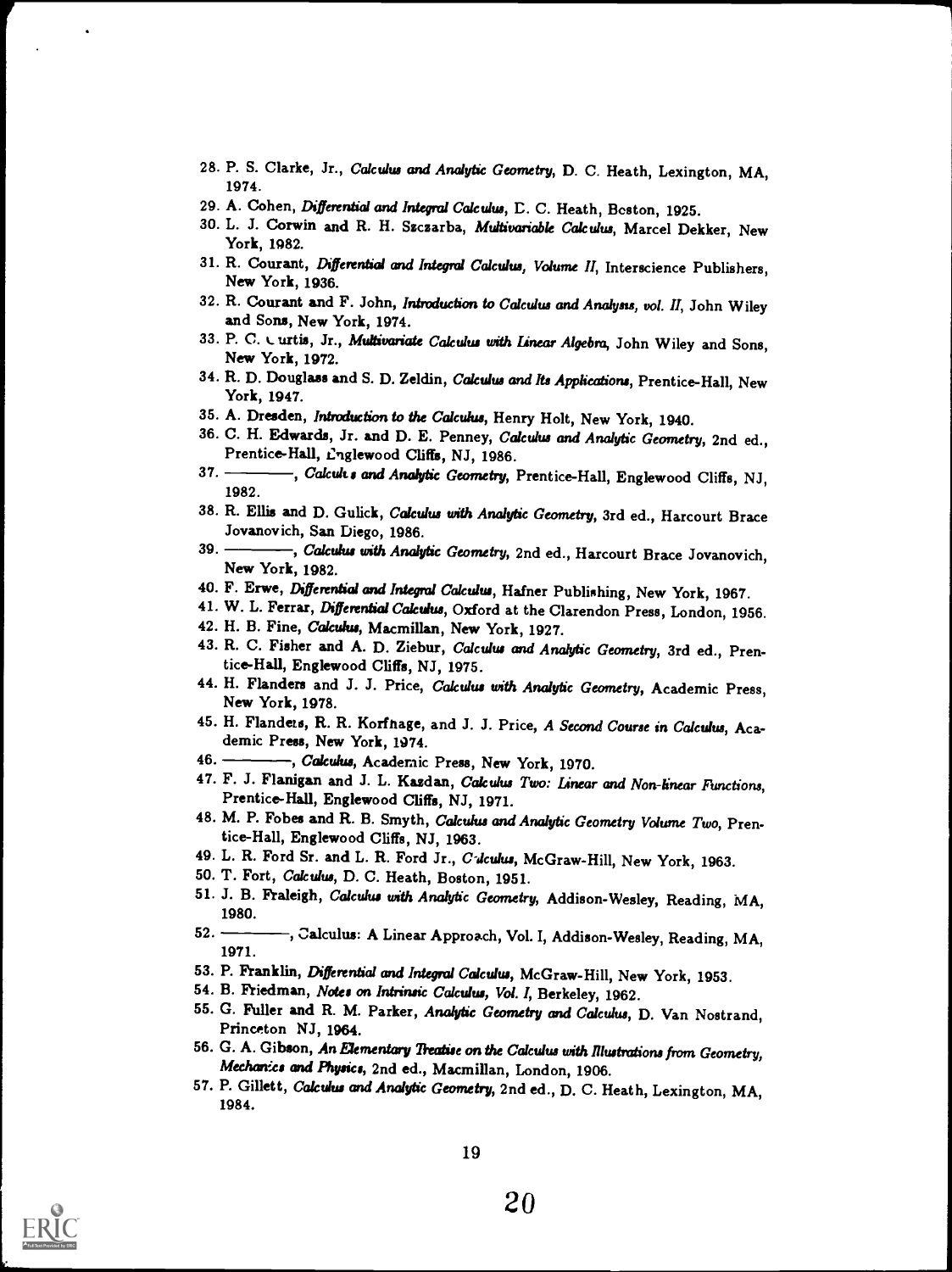- 58. Galculus and Analytic Geometry, D. C. Heath, Lexington, MA, 1981.
- 59. I. Gillman and R. H. McDowell, Calculus, 2nd ed., W. W. Norton, New York, 1978.
- 60. . Calculus, W. W. Norton, New York, 1973.
- 61. C. Goffman, The Calculus: An Introduction, Harper and Row, New York, 1971.
- 62. A. W. Goodman, Analytic Geometry and the Calculus, 3rd ed., Macmillan, New York, 1974.
- 63. Modern Calculus with Analytic Geometry, vol. II, Macmillan, New York, 1968.
- 64. Analytic Geometry and the Calculus, Macmillan, New York, 1963.
- 65. A. W. Goodman and E. B. Saff, Calculus: Concepts and Calculations, Macmillan, New York, 1981.
- 66. W. A. Granville, Elements of the Differential and Integral Calculus, Rev. ed., Ginn, Boston, 1911.
- 67. Flements of the Differential and Integral Calculus, Ginn, Boston, 1904.
- 68. W. A. Granville, P. F. Smith, and W. R. Longley, Elements of the Differential and Integral Calculus, New Rev. ed., Blaisdell, New York, 1962.
- 69. **June 1. Elements of the Differential and Integral Calculus, New Rev. ed., Ginn,** Boston, 1957.
- 70.  $\frac{1}{2}$ , Elements of Calculus, Ginn, Boston, 1946.<br>71.  $\frac{1}{2}$  Elements of the Differential and Integral Color
- $-$ , Elements of the Differential and Integral Calculus, Rev. ed., Ginn, Boston, 1941.
- 72. Elements of the Differential and Integral Calculus, New ed., Ginn, Boston, 1934.
- 73.  $\longrightarrow$ , Elements of the Differential and Integral Calculus, Ginn, Boston, 1929.
- 74. H. P. Greenspan and D. J. Benney, Calculus: An Introduction to Applied Mathematics, McGraw-Hill, New York, 1973.
- 75. S. I. Grossman, Calculus, 3rd ed., Academic Press, Orlando, FL, 1984.<br>76.  **— "Calculus**, 2nd ed., Academic Press, New York, 1981.
- 76. Suite of Calculus, 2nd ed., Academic Press, New York, 1981.
- 77. <del>. . . . . . . .</del>, Calculus, Academic Press, New York, 1977.
- 78. W. L. Hart, Calculus, D. C. Heath, Boston, 1955.
- 79. J. G. Hocking, Calculus with an Introduction to Linear Algebra, Holt Reinhart and Winston, New York, 1970.
- 80. C. T. Holmes, Calculus and Analytic Geometry, McGraw-Hill, New York, 1950.
- 81. L. S. Hulburt, Differential and Integral Calculus: An Introductory Course for Colleges and Engineering Schools, Longmans, Green, New York, 1912.
- 82. R. E. Johnson and F. L. Kiokemeister, Calculus with Analytic Geometry, 4th ed., Allyn and Bacon, Boston, 1969.
- 83. Calculus with Analytic Geometry, 3rd ed., Allyn and Bacon, Boston, 1964.
- 84. Rakculus with Analytic Geometry, 2nd ed., Allyn and Bacon, Boston, 1960.
- 85.  $\frac{1}{1959}$ , Calculus, Allyn and Bacon, Boston, 1959.
- 86. R. E. Johnson, F. L. Kiokemeister, and E. S. Wolk, Calculus with Analytic Geom- etry, 6th ed., Allyn and Bacon, Boston, 1978.
- 87. Johnson and Koikemeister's Calculus with Analytic Geometry, 5th ed., Allyn and Bacon, Boston, 1974.
- 88. W. Kaplan and D. J. Lewis, Cakulus and Linear Algebra, Vol. II, John Wiley and Sons, New York, 1971.
- 89. H. J. Keisler, Elementary Calculus, Prindle, Weber & Schmidt, Boston, 1976.

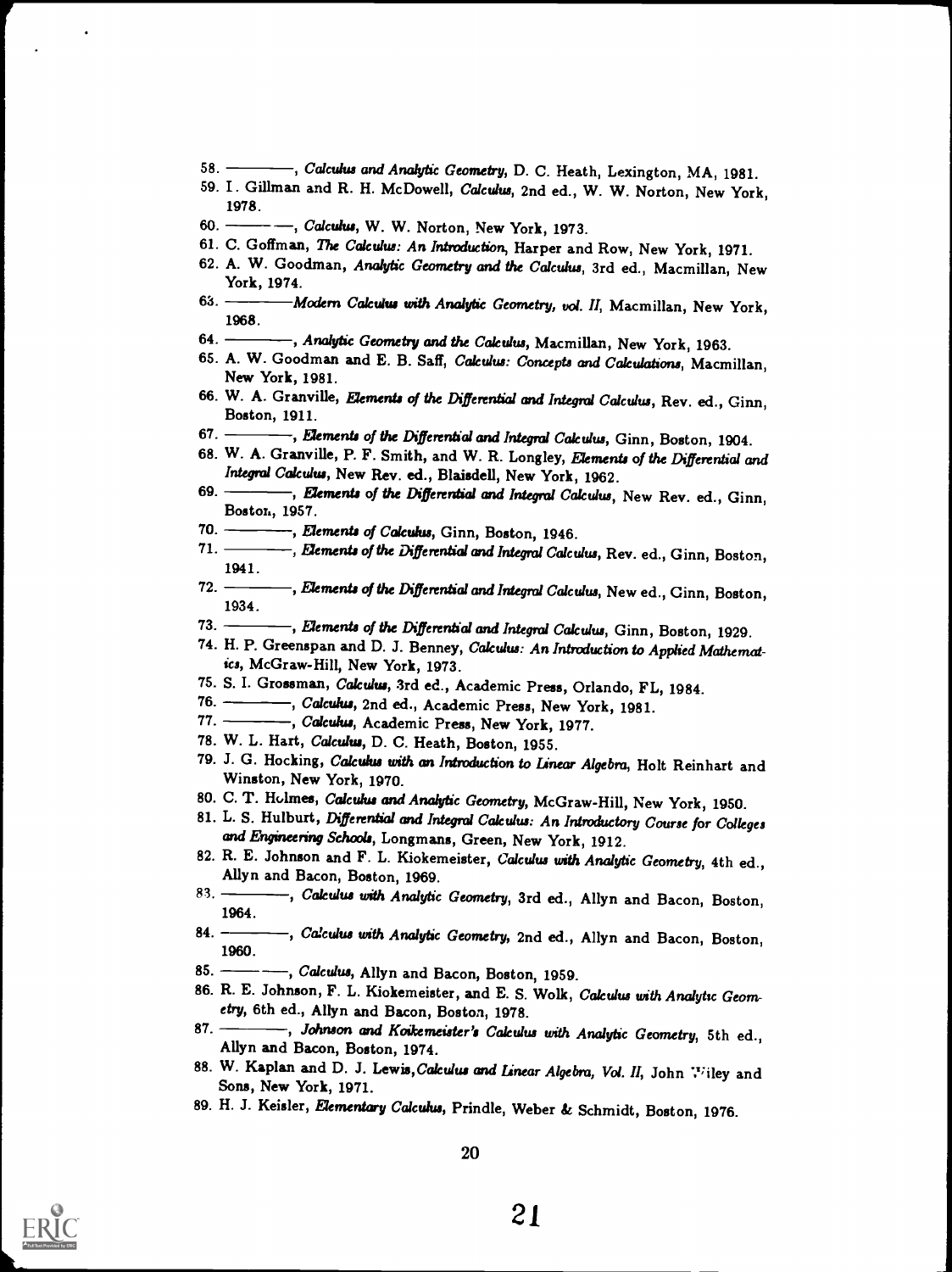- 90. L. M. Kells, Calculus, 2nd ed., Prentice-Hall, New York, 1949.
- 91. -----, Calculus, Prentice-Hall, New York, 1943.
- 92. M. Kline, Calculus: An Intuitive and Physical Approach, 2nd. ed., John Wiley and Sons, Nev: York, 1977.

- 93. -----, Calculus: An Intuitive and Physical Approach, Part Two, John Wiley and Sons, New York, 1967.
- 94. B. Kolman and W. F. Trench, Elementary Multivariable Calculus, Academic Press, New York, 1971.
- 95. E. Landau, Differential and Integral Calculus, Chelsea, New York, 1950.
- 96. S. Lang, A First Course in Calculus, 5th ed., Springer-Verlag, New York, 1986.<br>97. Calculus of Senaral Variables. Addison-Wesley, Reading, MA 1973.
- 97. Calculus of Sevaral Variables, Addison-Wesley, Reading, MA, 1973.<br>98. A Complete Course in Calculus. Addison-Wesley. Reading. MA. 19
- 98.  $\frac{1}{2}$ , A Complete Course in Calculus, Addison-Wesley, Reading, MA, 1958.<br>99.  $\frac{1}{2}$ , A Second Course in Calculus, 2nd ed., Addison Wesley, Reading, MA
- -, A Second Course in Calculus, 2nd ed., Addison-Wesley, Reading, MA, 1968.
- 100. A Second Course in Calculus, Addison-Wesley, Reading, MA, 1964.
- 101. R. E. Larson and R. P. Hostetler, Calculus with Analytic Geometry, Alt. 3rd ed., D. C. Heath, Lexington, MA, 1986.
- 102. Calculus with Analytic Geometry, 3rd ed., D. C. Heath, Lexington, MA, 1986.
- 103. ----, Calculus with Analytic Geometry, 2nd ed., D. C. Heath, Lexington, MA, 1982.
- 104. W. Leighton, Calculus, Allyn and Bacon, Boston, 1958.
- 105. L. Leithold, The Calculus with Analytic Geometry, 5th ed., Harper and Row, New York, 1986.
- 105. The Calculus with Analytic Geometry, 4th ed., Part II, Harper and Row, New York, 1981.
- 107. ------, The Calculus with Analytic Geometry, 3rd ed., Harper and Row, New York, 1976.
- 108. The Calculus with Analytic Geometry, 2rd ed., Harper and Row, New York, 1972.
- 109. ----, The Calculus with Analytic Geometry, Harper and Row, New York, 1968.
- 110. A. H. Lightstone, Concepts of Calculus, Vol. II, Harper and Row, New York, 1966.
- 111. R. V. Linch, D. R. Ostberg, and R. G. Kuller, Calculus with Computer Applications, Xerox, Lexington, MA, 1973.
- 112. L. Loomis, Calculus, Addison-W sley, Reading, MA, 1974.
- 113. C. E. Love, Differential and Integral Calculus, 3rd ed., Macmillan, New York, 1934.<br>114. Rifferential and Integral Calculus, Bey ed., Macmillan, New York, 1995.
- 114. Differential and Integral Calculus, Rev. ed., Macmillan, New York, 1925.
- 115. C. E. Love and E. D. Raninville, Differential and Integral Calculus, 6th ed., Macmillan, New York, 1962.
- 116. Differential and Integral Calculus, 5th ed., Macmillan, New York, 1954.
- 117. P. Mainardi and H. Barkan, Calculus and its Applications, Pergamon Press, New York, 1963.
- 118. J. Marsden and A. Weinstein, Calculus III, 2nd ed., Springer-Verlag, New York, 1985.
- 119. Calculus, Benjamin/Cummings, Menlo Park, CA, 1980.
- i20. D. A. Maxwell, An Analytical Calculus For School and University, vol. III, Cambridge at the University Press, Cambridge, 1954.
- 121. K. McAloon and A. Tromba, Calculus, Vol. I BCD, Harcourt Brace Javanovich, New York, 1972.

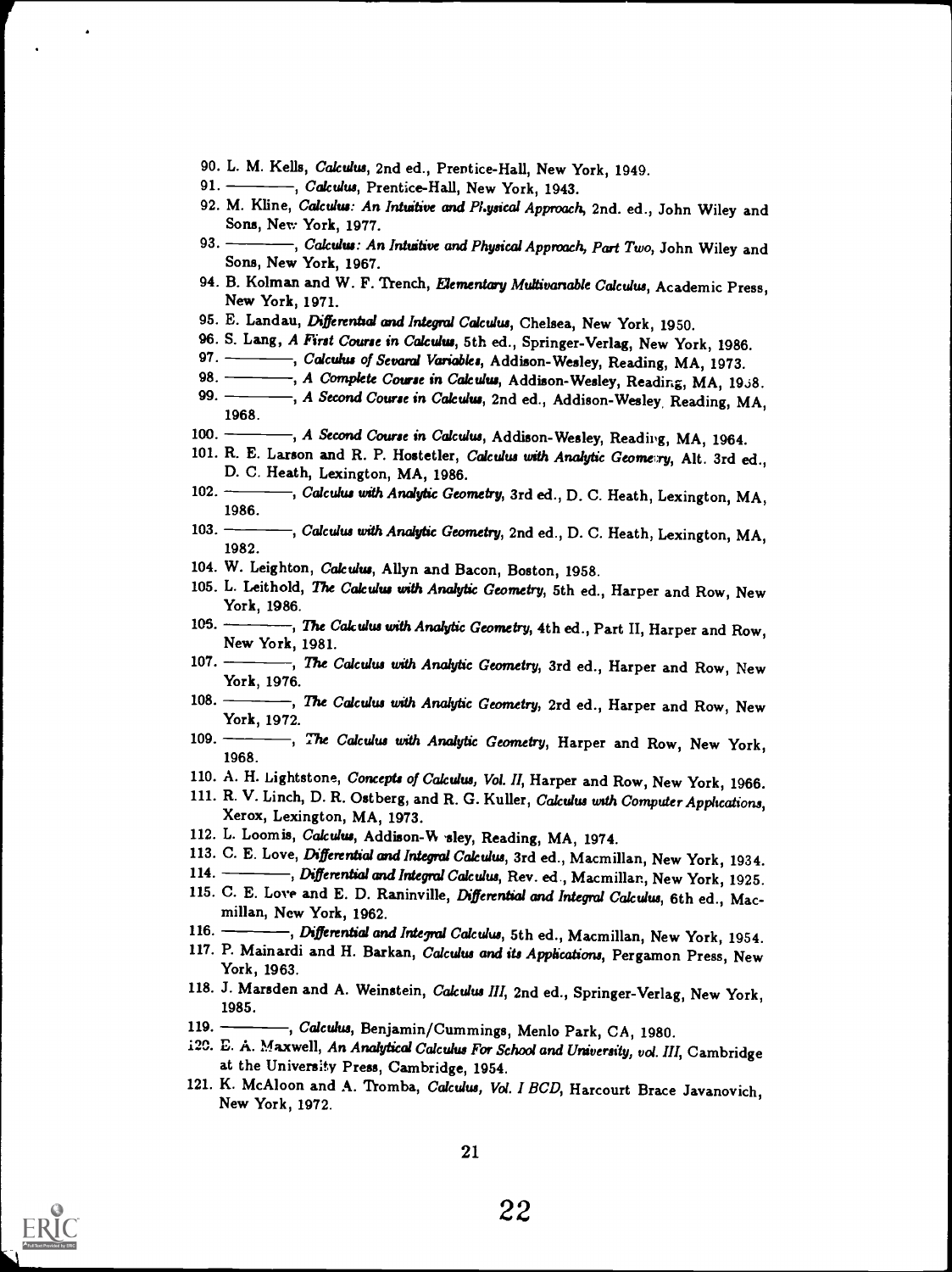- 122. K. Menger, Calculus A Modern Approxch, Ginn, Boston, 1955.
- 123. R. R. Middlemiss, Differential and Integral Calculus, 2nd ed., McGraw-Hill, New York, 1946.
- 124. July 124. , Differential and Integral Calculus, McGraw-Hill, New York, 1940.
- 125. F. H. Miller, Calculus, 2nd ed., John Wiley and Sons, New York, 1946.
- 126. A. Mizrahi and M. Sullivan, Calculus and Analytic Geometry, 2nd ed Vadsworth, Belmont, CA, 1986.<br>127. — Calculus
- -, Calculus and Analytic Geometry, Wadsworth, Belmont, CA, 1982.
- 128. E. E. Moise, *Calculus*, 2nd ed., Addison-Wesley, Reading, MA, 1972.<br>129. Calculus, Addison-Wesley, Reading, MA, 1967.
- -, Calculus, Addison-Wesley, Reading, MA, 1967.
- 130. C. B. Morrey, Jr., University Calculus with Analytic Geometry, Addison-Wesley, Reading, MA, 1962.
- 131. W. K. Morrill, Calculus, D. Val Nostrand, Princton, NJ, 1956.
- 132. M. Morris and O. E. Brown, Analytic Geometry and Calculus, McGraw-Hill, New York, 1937.
- 133. M. A. Munem ana D. J. Foulis, Calculus with Analytic Geometry, 2nd ed., Worth, New York, 1984.
- 134. Calculus with Analytic Geometry, Worth, New York, 1978.
- 135. M. E. Munroe, Calculus, W. B. Saunders, Philadelphia, 1970.<br>136. Modern Multi-dimensional Calculus, Addison-Wesle
- -, Modern Multi-dimensional Calculus, Addison-Wesley, Reading, MA, 1963.
- 137. D. A. Murray, A First Course in Infinitesimal Calculus, New ed., Lor gmans, Green, New York, 1905.
- 138. A. L. Nelson, K. W. Folley, and W. M. Bergman, Calculus, D. C. Heath, Boston, 1942.
- 139. J. M. H. Olmsted, Calculus with Analytic Geometry, vol. II, Appleton-Century-Crofts, New York, 1966.
- 140. T. Orton, "Introducing Calculus: An Accumulation of Teaching Ideas?," Int. J. Math. Educ. Sci. Technol., 17 (1986) 659-668.
- 141. W. F. Osgood, A First Course in Differential and Integral Calculus, Rev. ed., Macmillan, New York, 1919.
- 142. R. Osserman, Two-Dimensional Calculus, Robert E. Krieger, New York, 1977.
- 143. A. Ostrowski, Differential and Integral Calculus with Problems, Hints for Solutions, and Solutions, Scott, Foresman, Glenview, IL, 1968.
- 144. E. M. J. Pease and G. P. Wadsworth, Calculus with Analytic Geometry, Ronald Press, New York, 1969.
- 145. T. S. Peterson, Elements of Calculus, Harper and Brothers, New York, 1950.
- 146. H. B. Phillips, Analytic Geometry and Calculus, 2nd ed., John Wiley and Sons, New York, 1946.
- 147. Analytic Geometry and Calculus, Addison-Wesley, Cambridge, MA, 1942.
- 148. Bifferential Calculus, John Wiley and Sons, New York, 1916.
- 149. M. H. Protter and C. B. Morrey, Jr., Intermediate Calculus, 2nd ed., Springer-Verlag, New York, 1985.
- 150. College Calculus with Analytic Geometry, 3rd ed., Addison-Wesley, Reading, MA, 1977.
- 151. Calculus for College Students, 2nd ed., Addison-Wesley, Reading, MA, 1973.
- 152. , Calculus with Analytic Geometry, A Second course, Addison-Wesley, Reading, MA, 1971.

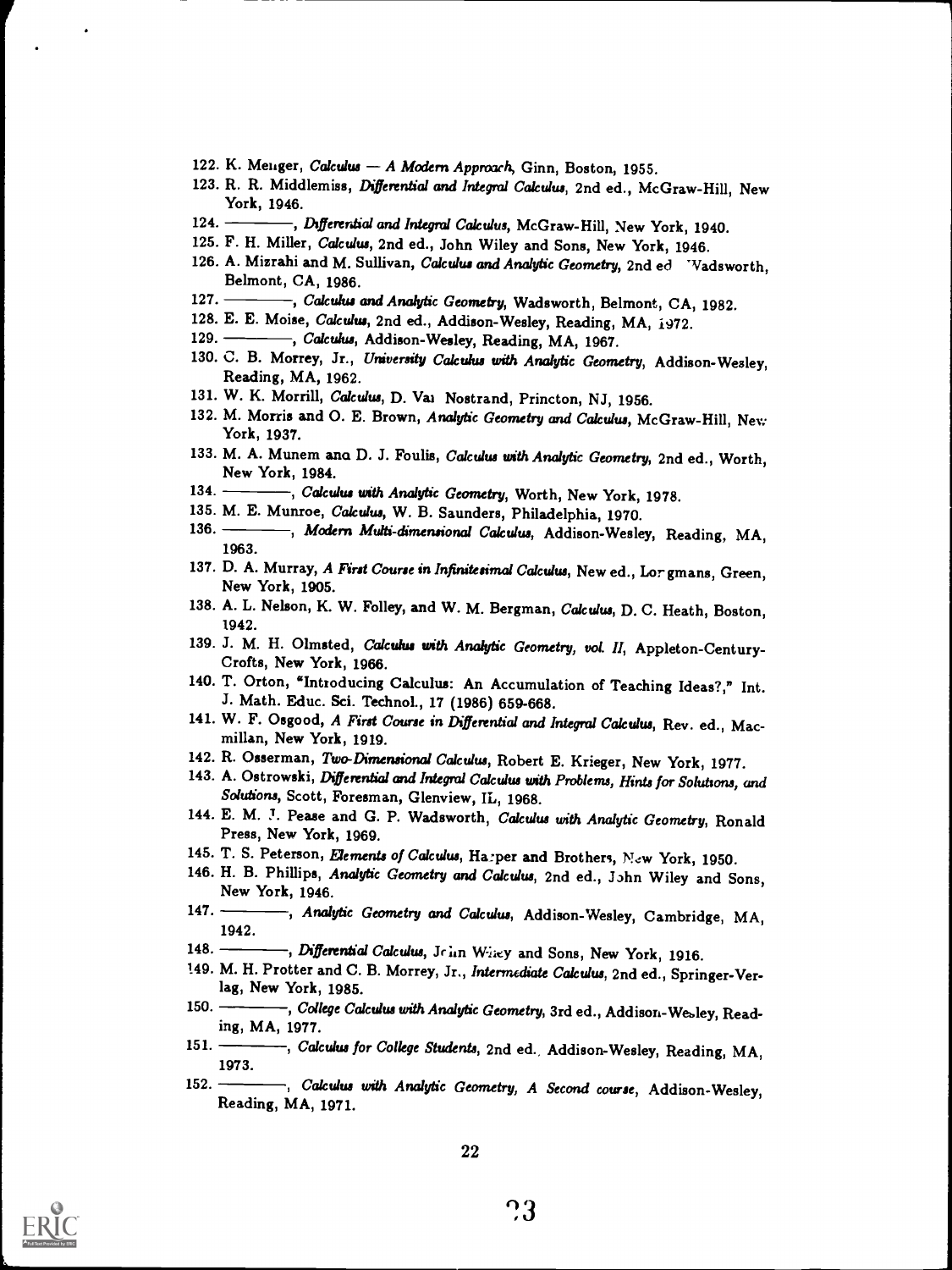- 153. College Calculus with Analytic Geometry, 2nd ed., Addison-Wesley, Reading, MA, 1970.
- 154. Calculus for College Students, Addison-Wesley, Reading, MA, 1967.
- 155. , College Calculus with Analytic Geometry, Addison-Wesley, Reading, MA, 1964.
- 156. Modern Mathematical Analysis, Addison-Wesley, Re: 'ing, MA, 1964.
- 157. E. J. Purcell, Calculus with Analytic Geometery, Appleton- Century-Crofts, New York, 1965.
- 158. E. J. Purcell and D. Varberg, Calculus with Analytic Geometry, 4th ed., Prentice-Hall, Englewood Cliffs, NJ, 1984.
- 159. A. Ralston, "Will Discrete Mathematics Surpass Calculus in Importance?," "Responces," The Coll. Math. J., 15(1984)371-382.
- 160. J. F. Randolph, Calculus and Analytic Geometry, 2nd ed., Wadsworth, Belmont, CA, 1965.
- 161. ------, Calculus, Macmillan, New York, 1952.
- 162. J. F. Randolph and Mark Kac, Analytic Geometry and Calculus, Macmillan, New York, 1946.
- 163. P. K. Rees and F. W. Sparks, Calculus with Analytic Geometry, McGraw-Hill, New York, 1969.
- 164. D. F. Riddle, Calculus and Analytic Geometry, Alt. ed., Wadsworth, Belmont, CA, 1984.
- 165. Calculus and Analytic Geometry, 2nd. ed., Wadsworth, Belmont, California, 1974.
- 166. C. K. Robbins and N. Little, Calculus, Macmillan, New York, 1940.
- 167. F. S. Roberts, "The Introductory Mathematics Crrriculum: Misleading, Out- dated, and Unfair," "Responses," The Coll. Math. J. 15(1984)383-399.
- 168. B. Rodin, Calculus with Analytic Geometry, Prentice-Hall, Englewood Cliffs, New Jersey, 1970.
- 169. S. L. Salas and E. Hille, Calculus: One and Several Variables, 3rd ed., John Wiley and Sons, New York, 1978.
- 170. Calculus: One and Several Variables, 2nd ed., Xerox, Lexington, MA, 1974.
- 171. -----, Calculus: One and Several Variables, Xerox, Lexington, MA, 1971.
- 172. S. L. Salas, E. Hille, and J. T. Anderson, Calculus: One and Several Variables with Analytic Geometry, 5th ed., John Wiley and Sons, New York, 1986.
- 173. A. Schwartz, Calculus and Analytic Geometry, 3rd ed., Holt, Rinehart and Winston, New York, 1974.
- 174. Calculus and Analytic Geometry, 2nd ed., Holt, Rinehart and Winston, New York, 1967.
- 175. -----, Calculus and Analytic Geometry, Holt, Rinehart and Winston, New York, 1960.
- 176. R. T. Seeley, Calculus of One & Several Variables, Scott, Foresman, Glenview, IL, 1973.
- 177. Calculus of Several Variables, An Introduction, Scott, Foresman, Glen-<br>view, IL, 1970.
- 178. J. M. Shapiro and D. R. Whitney, Elements of Calculus, Charles E. Merrill, Columbus, OH, 1970.
- 179. A. Shenk, Calculus and Analytic Geometry, 3rd ed., Scott, Foresman, Glenview, IL, 1984.

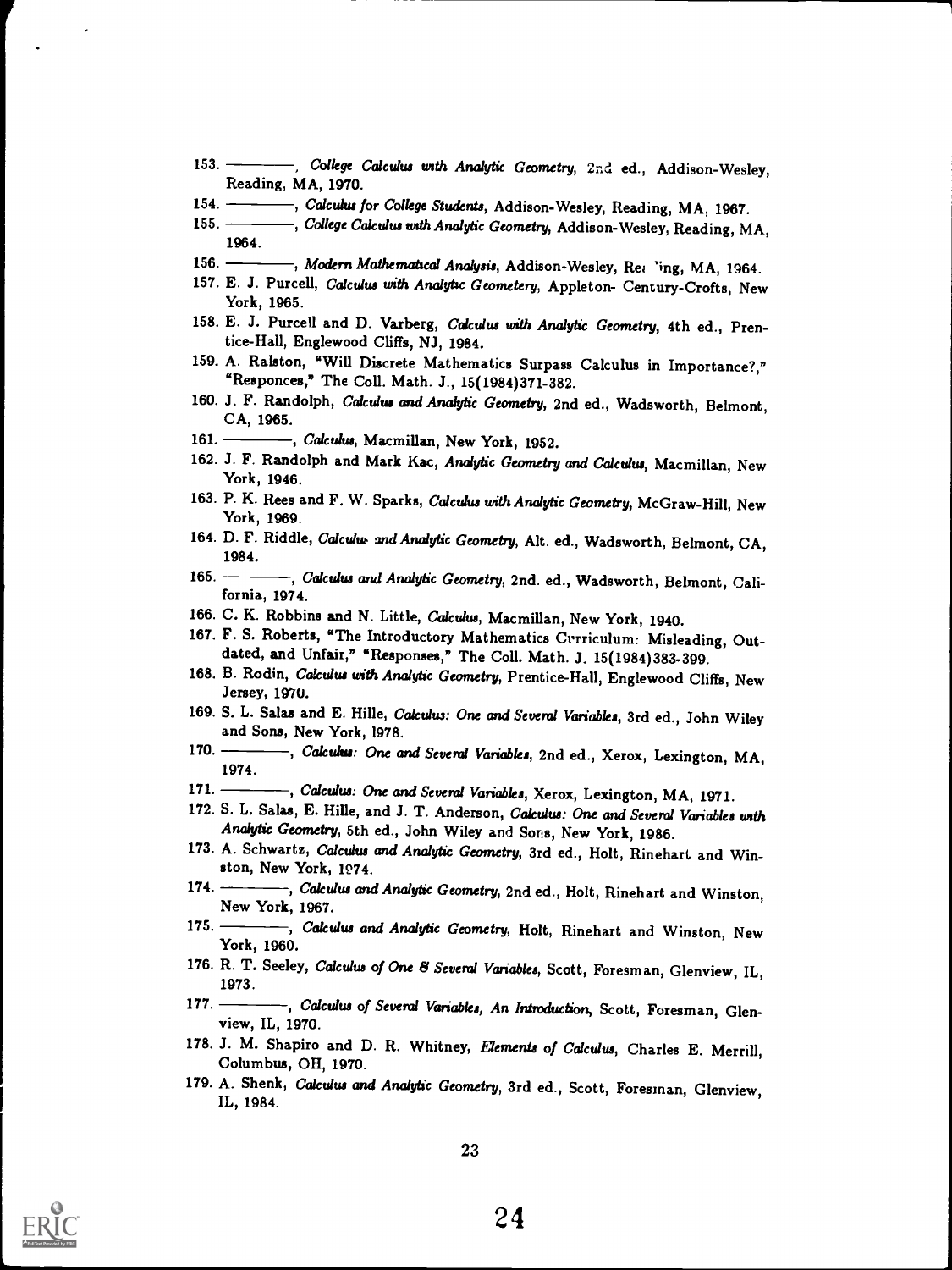- 180. Calculus and Analytic Geometry, 2nd ed., Goodyear Santa Monica, CA, 1979.
- 181. Calculus and Analytic Geometry, Goodyear, Santa Mcnice, CA, 1977.
- 182. G. E. F. Sherwood and A. E. Taylor, Calculus, 3rd ed., Prentice-Hall, New York, 1954 (Includes: Elementary Differential Equations, 1943).
- 183. Calculus, Prentice-Hall, New York, 1942.
- 184. J. E. Shockley, Calculus and Analytic Geometry, Saunders College, Philadelphia, 1982.
- 185. R. A. Silverman, Calculus with Analytic Geometry, Prentice-Hall, Inglewood Cliffs, NJ, 1985.
- 186. Modern Calculus and Analytic Geometry, Macmillan, New York, 1969.
- 187. F. H. Simmons, "A Course in Calculus Using a Personal Computer," Int. J. Math. Educ. Sci. Technol., 17 (1981) 549-552.
- 188. G. F. Simmons, Calculus with Analytic Geometry, McGraw-Hill, New York, 1985
- 189. A. B. Simon, Calculus, Macmillan, London, 1967.
- 190. L. L. Smail, Analytic Geometry and Calculus, Appleton-Century-Crofts, New York, 1953.
- 191. Calculus, Appleton-Century-Crofts, New York, 1949.
- 192. V. I. Smirnov, A Course of Higher Mathematics, vol. I, Elementary Calculus, Perga- mon, Oxford, 1964.
- 193. E. S. Smith, M. Salkover, and H. K. Justice, Unified Calculus, John Wiley and Sons, New York, 1947.
- 194. Calculus, John Wiley and Sons, New York, 1938.
- 195. W. K. Smith, Calculus with Analytic Geonwity, Macmillan (Collier-Macmillan, London), 1969.
- 196. V. Snyder and J. I. Hutchinson, Differential and Integral Calculus, American Book, New York, 1902.
- 197. A. H. Sprague, Calculus, Ronald Press, New York, 1952.
- 198. S. K. E.ein, Calculus and Analytic Geometry, 4th ed., McGraw-Hill, New York, 1987.
- 199. *Calculus and Analytic Geometry*, 3rd ed., McGraw-Hill, New York, 1982.
- 200. Calculus and Analytic Geometry, 2nd ed., McGraw-Hill, New York, 1977.
- 210.  $\frac{1}{2}$ , Calculus and Analytic Geometry, McGraw-Hill, New York, 1973.<br>202.  $\frac{1}{2}$ , Calculus in the First Three Dimensions McGraw Hill, New York.
- $-$ , Calculus in the First Three Dimensions, McGraw-Hill, New York, 1967.
- 203. J. Stewart, Calculus, Brooks/Cole, Monterey, CA, 1987.
- 204. E. W. Swokowski, Calculus with Analytic Geometry, 3rd ed., Prindle, Weber & Schmidt, Boston, 1984.
- 205. Calculus with Analytic Geometry, Alt. ed., Prindle, Weber & Schmidt, Boston, 1983.
- 206. Calculus with Analytic Geometry, 2nd ed., Prindle, Weber & Schmidt, Boston, 1979.
- 207. Calculus with Analytic Geometry, Prindle, Weber & Schmidt, Boston, 1975.
- 208. A. E. Taylor, Calculus with Analytic Geometry, Prentice-Hall, Englewood Cliffs, NJ, 1959.
- 209. H. E. Taylor and T. L. Wade, University Calculus, John Wiley and Sons, New York, 1962.